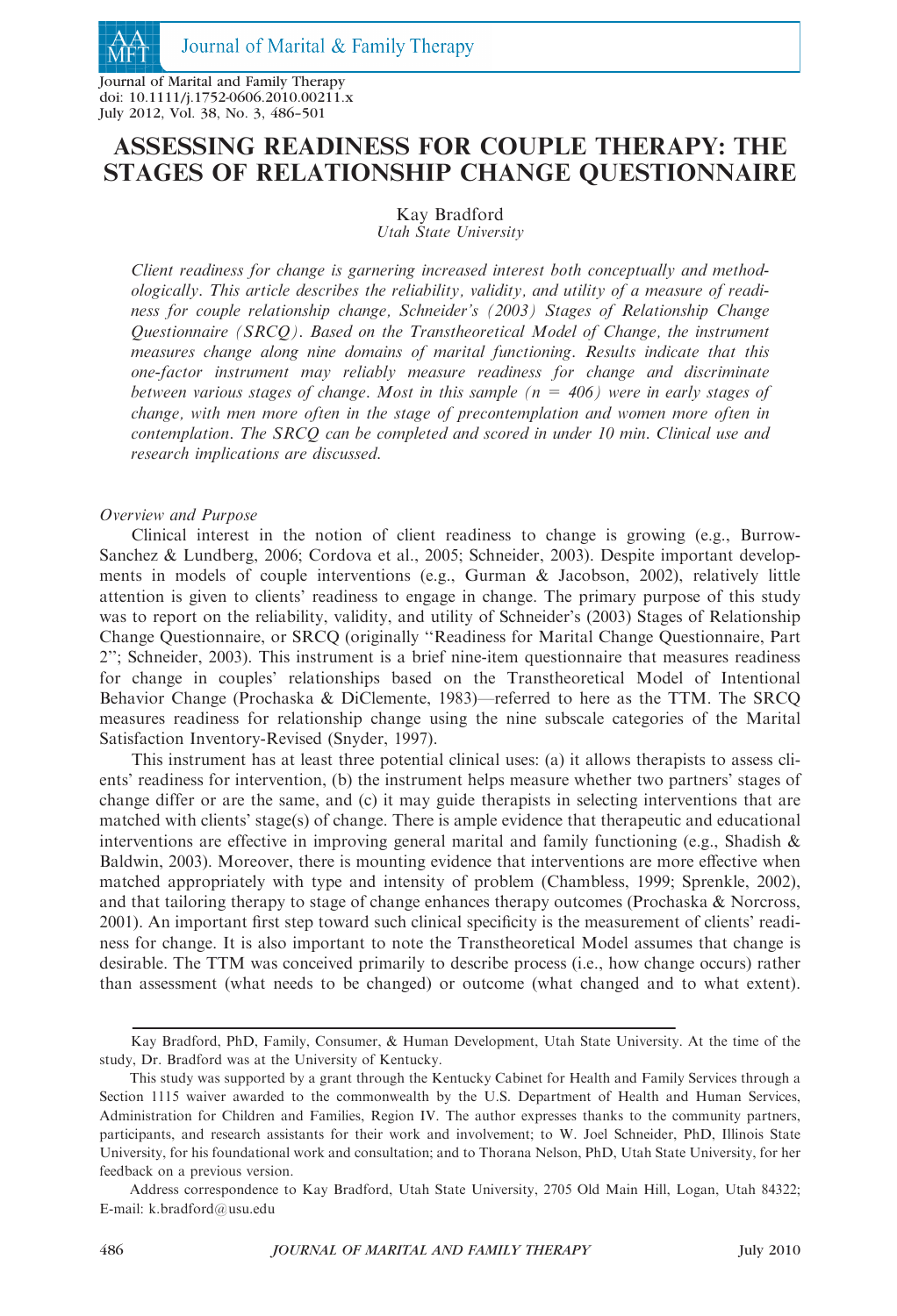Thus, a crucial starting point in the therapeutic process is the determination of the need for change from the perspective of each client, as well as from the perspectives of the practitioner's clinical judgment and assessment measures. At issue is the juxtaposition of denial in the face of relational distress, as opposed to healthy functioning where change is not seen as needed.

## Readiness for Change and the Transtheoretical Model

Narrowly defined, readiness to change refers to affect and cognitions that lead to efforts to change. More broadly defined, readiness also includes initial behaviors (attempted change) because behavior change often includes multiple attempts over time (Carey, Purnine, Maisto, & Carey, 1999). Prochaska and colleagues' Transtheoretical Model views change as having both cognitive and behavioral components, and posits that change occurs over time and progresses through six stages: precontemplation, contemplation, preparation, action, maintenance, and termination (Prochaska & Norcross, 2001).

The Transtheoretical Model of Change is a generic model that describes self-initiated change, and it attempts to distill common change processes and bring them to bear on a range of behaviors (Prochaska, 1999). It is important to note that the stages of change are only one component of the model. The TTM consists of three major components, and the components are posited to work together in ways that have impact on change. These components include (a) processes of change (e.g., consciousness raising, counterconditioning, catharsis), (b) stages of change (e.g., precontemplation, action), and (c) levels of change (i.e., a hierarchy of domains in which problems reside, ranging from situational problems to interpersonal conflict; Prochaska & DiClemente, 1984). Theoretically, different processes should be used depending on the client's stage of change. Empirically, results of a meta-analytic study suggest that clients' use of helping relationships is indeed linked to stages of change (Rosen, 2000).

# Stages of Change

The SRCQ measures the main five of the TTM's six stages. The first stages are fundamentally cognitive in nature, whereas the latter stages are characterized primarily by behavior. Prochaska and colleagues typically specify intervals of time for some of the stages, as noted in the descriptions below. However, temporal intervals differ among instruments assessing readiness to change, and the dimension of time remains a topic for empirical scrutiny. Precontemplation is described as the stage in which a person does not intend to change in the future (Prochaska & Norcross, 2001). There is a lack of awareness of the problem or unwillingness to change the problem, and thus if someone in precontemplation presents for therapy, it is often due to pressure from another member of the system. *Contemplation* is defined as a period where a person is aware of a problem and intends to change within approximately 6 months (Prochaska  $\&$  Norcross, 2001). The person is thinking about changing but has not made any plans to do so. In this stage, the advantages of change tend to be seen as equal to the disadvantages (Prochaska & Prochaska, 1999). Preparation is the stage in which a person intends to take action within the next month. There tends to be more confidence in the likelihood of successful change, and the advantages of changing start to outweigh the disadvantages (Prochaska  $\&$ Prochaska, 1999). Typically, some small behavioral changes characterize this stage, but this stage is not marked by effective action, but rather by small steps toward modifying behaviors. Action is characterized by the modification of behaviors, experiences, and environment, with the modification of behavior as the hallmark (Prochaska  $\&$  Norcross, 2001). People in this stage use the processes of change more widely and frequently than in any other; specifically, self-liberation, counterconditioning, and stimulus control (Prochaska & Prochaska, 1999). Maintenance is described as the stage in which a person is working to prevent problems from returning. In this stage, processes such as counterconditioning and stimulus control are used to maintain change. A person is in maintenance if he or she has engaged in new behavior for more than 6 months (Prochaska & Norcross, 2001). Termination, not measured by the SRCQ, is marked by complete self-confidence that there is no longer need to work to prevent the return of the problem. This phase has also been labeled *Escape*, or *Relapse* in cases where problems may recur. Linear progress through change has been recognized as possibly less common than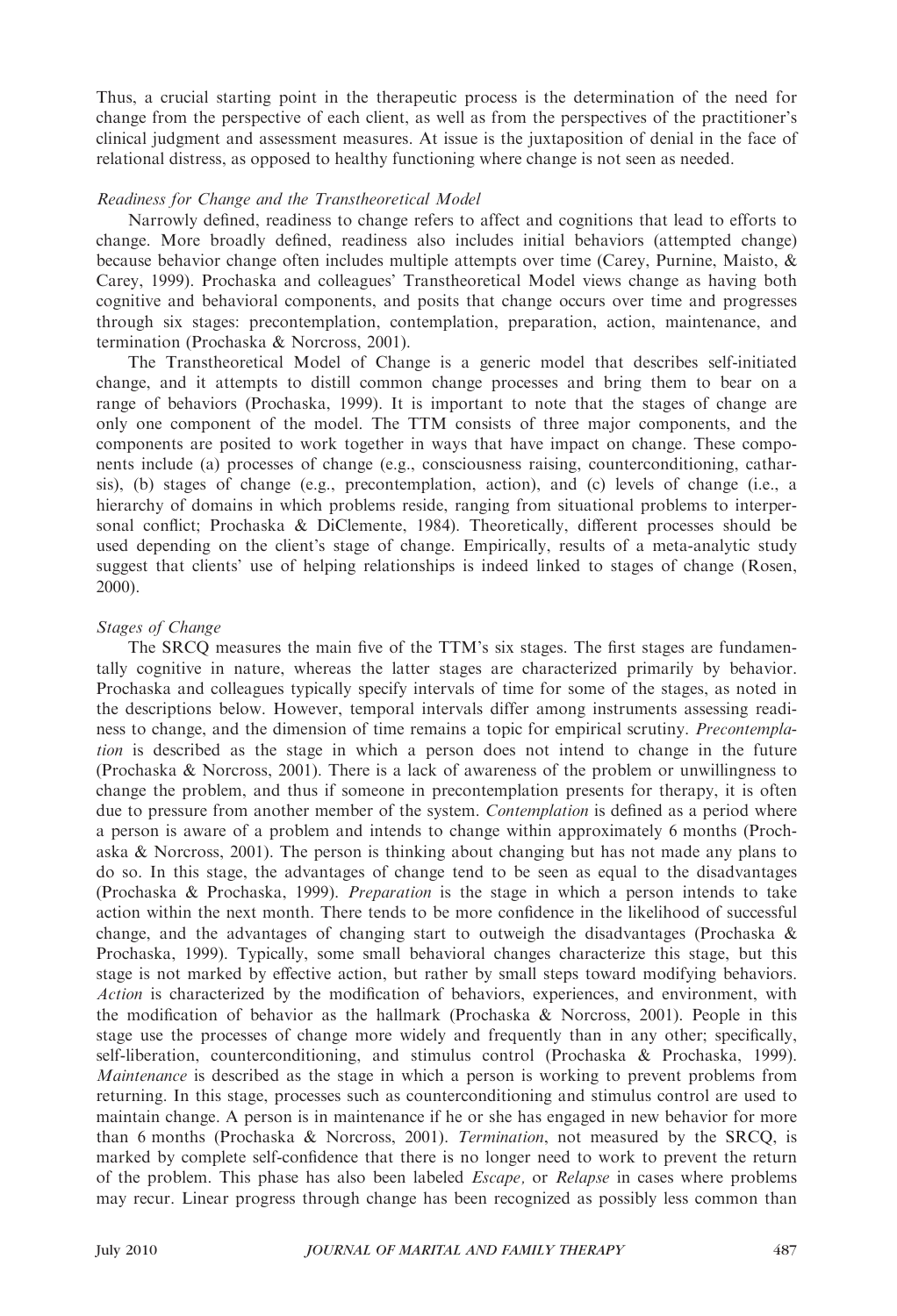progression with some periods of regression: ''most individuals will relapse'' (Prochaska, DiClemente, & Norcross, 1992, p. 1004).

There have been different iterations of how the stages are viewed, including the ''revolving door'' model and the ''spiral model.'' In the former, a person enters via the first stage and progresses through the stages, but often relapses and may move through the stages several times (Prochaska & DiClemente, 1986; see also Sutton, 1996). In the latter, individuals may cycle back to earlier stages, but movement may not be as far back (Prochaska et al., 1992). Although the stages have been widely accepted, they have also been criticized due to the inconsistent psychometric support among instruments that measure change, including poor psychometric properties (e.g., low ability to discriminate among stages), subscales with differing psychometric properties (i.e., one subscale may be psychometrically weak and another strong), or limited availability of psychometric data (see Carey et al., 1999). Criticisms also include the arbitrary nature of the intervals (see Schneider, 2003; Sutton, 1996), although it should be noted that one study found that stages derived from TTM algorithms tended to be stable over time in a nonclinical population (Morera et al., 1998). Moreover, there is debate and conflicting evidence as to whether the data support a stage model of change or a continuum of change. A stage model is appropriate if adjacent stages of change are more highly correlated than non-adjacent stages (e.g., McConnaughy, DiClemente, Prochaska, & Velicer, 1989). Other scholars argue that readiness to change is better conceptualized along a continuum rather than a series of discrete stages (see Budd & Rollnick, 1996; Sutton, 1996) and cite evidence that non-adjacent stages are also often highly correlated to each other. One purpose of this study was to test the SRCQ's ability to discriminate between stages.

### Applying the Transtheoretical Model to Couples

The TTM has typically been applied to individuals rather than dyads or other systems (e.g., Nigg et al., 1999; Rollnick, Heather, Gold, & Hall, 1992), with two exceptions. The first is Dorian and Cordova's (2001) adaptation of the 32-item Stages of Change Questionnaire, used in Cordova's evaluation of the Marriage Checkup (Cordova et al., 2005; see also Cordova, Warren, & Gee, 2001). This unpublished 32-item instrument is an adaptation of the McConnaughy, Prochaska, and Velicer (1983) Stages of Change Questionnaire. Its four scales measure four stages of change.

The present instrument is the second adaptation of the TTM to couple relationship change. Schneider (2003) developed a three-component instrument to measure readiness to change: the Readiness for Marital Change Questionnaire, Parts 1, 2, and 3. Part 1 is a 40-item instrument with items designed to factor into four discrete stages of change. Part 2 (renamed ''Stages of Relationship Change Questionnaire''), used in this study, is a nine-item instrument with items designed to assess readiness for change along the nine subscale categories of the Marital Satisfaction Inventory-Revised (Snyder, 1997). These categories have been demonstrated by Snyder's extensive research as important to couple functioning. Schneider (2003) noted that the application of these particular subscales was intended to measure readiness for change in specific realms of behavior, rather than measuring general aspects of the stages of change. Part 3 measures the respondent's confidence in resolving problems in the nine dimensions of Part 2. Schneider (2003) also noted that some of the difficulties of applying the TTM to couples include the notion that changing the relationship is not an individual decision, and that many areas of change may be desired or needed.

### Study Purposes

The primary purpose of this study was to evaluate aspects of reliability and validity of the SRCQ for future clinical and research use. The establishment of reliability (consistency) and validity (soundness) of any quantitative instrument is important in helping both researchers and clinicians to collect accurate data toward accepting or rejecting hypotheses (Salkind, 2000), and these aspects are particularly important in the application of the TTM to a relatively new area. Factor analyses and tests of reliability were thus conducted to examine whether the SRCQ measures stage of change consistently, and analyses of construct and discriminant validity were conducted to examine the extent to which the instrument does so accurately. A secondary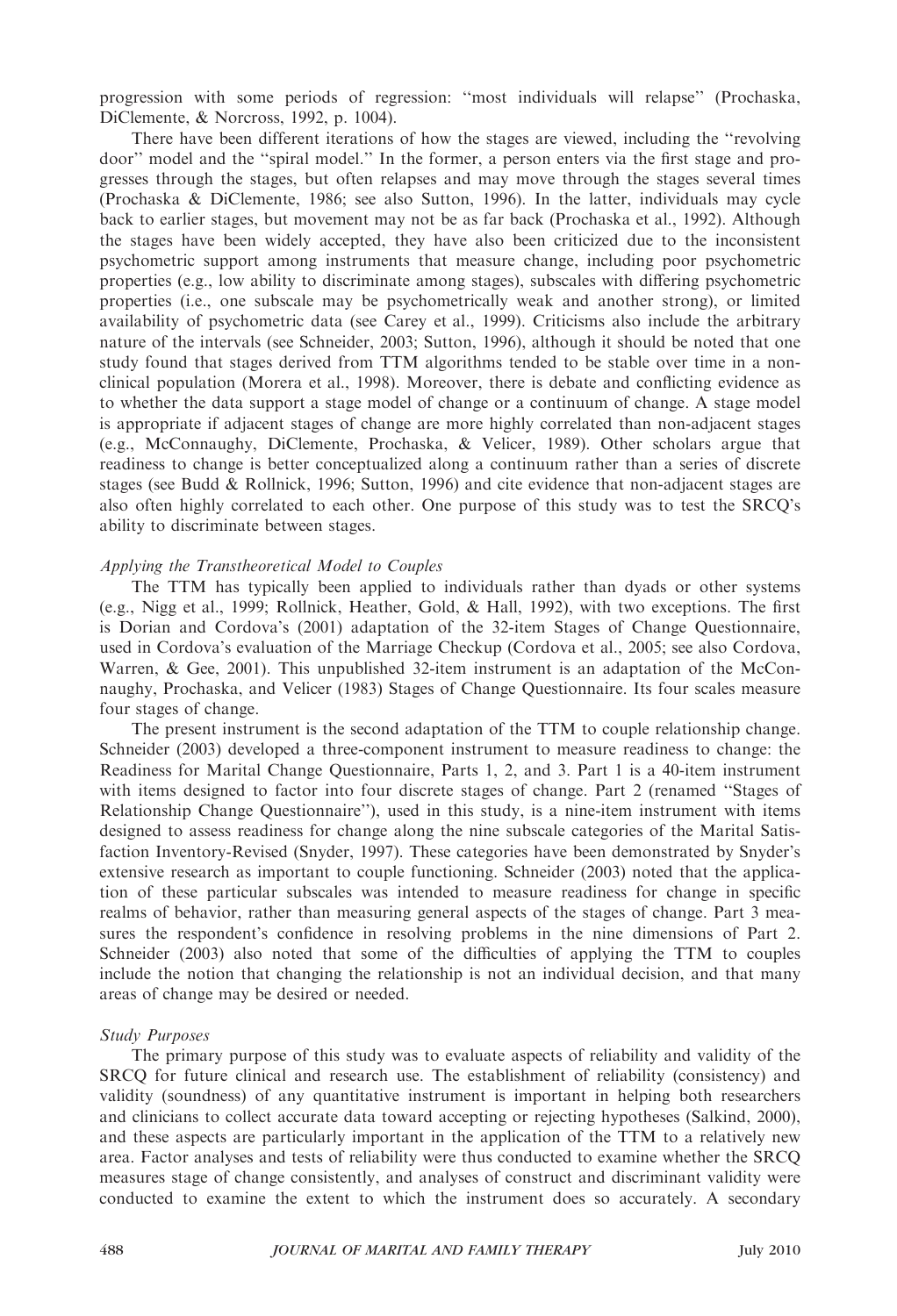purpose of this study was to examine readiness to change of a group of participants preparing for various types of relationship education. The function of the first purpose is that a reliable stage of change instrument might allow therapists and other interventionists to determine clients' readiness for intervention, determine differences in readiness between clients, and match interventions to stage of change. The latter purpose provides baseline findings regarding readiness for change, which likewise may help to inform intervention. Such an instrument might also allow researchers to examine links between readiness for change and changes in relationship satisfaction, and between stages of change and change processes.

#### **METHOD**

#### Sample

The data for this study were gathered from participants in the Bluegrass Healthy Marriage Initiative (BHMI), an organization that facilitates couple education and research by partnering with community organizations. As a BHMI partner, each community organization works with BHMI to provide couple education to its members in the ways that fit them best. This nonstratified sample consisted of members in various community organizations that partnered with BHMI, including civic and faith-based organizations, as well as social service agencies within eight counties in the central Kentucky Bluegrass region. Participation in the study was thus solicited by BHMI through the various organizations with which the participants affiliate, and each individual was given the freedom to participate or refuse participation. The data were collected on-site at the organization (e.g., agency office, church, or police division) via self-report surveys from participants prior to any relationship education; individuals were later offered opportunities for couple relationship education classes as their respective organizations initiated a variety of classes. No incentive was offered for participation other than the opportunity to later participate in relationship education.

The sample consisted of 406 adults in committed relationships. Most respondents were married (79%), and the mean length of marriage was 14.3 years. Of those cohabiting or in a committed relationship for 1 year or more  $(21\%)$ , the mean length of the relationship was 2.75 years. Participants' ages ranged from 20 to 77 years, with a mean of 40 years (7% missing data). In terms of race and ethnicity, 84% were Caucasian, 9% were African American, 2% were Native American, and 5% were other minorities (3% missing data). About 54% reported being parents. Half of the participant data was gathered from faith-based partner organizations  $(51\%)$ . Of the remainder, 25% came from social service agencies, 20% from civic organizations (law enforcement), and 4% from participants in medical centers. In terms of education, 17% had a high school diploma or less, 21% had some college or a 2-year college degree, 29% had a bachelor-level degree, and 23% had graduate-level degrees (1% missing data). The modal family income was \$50,000–\$75,000 (responses were measured by category), with frequencies fairly evenly distributed along a normative bell curve. Almost all participants identified themselves as Christian: 35% were Catholic, 47% were Protestant, and 11.5% were Non-denominational Christian. Of those remaining, 2.5% stated various other religious preferences, and 4% stated no preference (2% missing data). Some of the data consisted of responses from both partners in a relationship, but there was also a portion of the data that came from individuals whose partners were not respondents. In such cases, couples' responses may be correlated, which creates the potential for non-independence of data. To achieve independence of data (Kenny, Kashy, & Bolger, 1998), and to test applicability to different groups, analyses were conducted on subsamples of the total sample  $(n = 406)$  and reported by sex  $(n = 182 \text{ men})$ ;  $n = 224$  women). Two additional sets of analyses were conducted on a subset of data consisting of coupled responses ( $n = 198$ ) and of coupled parents ( $n = 123$ ).

## Measure

The Stages of Relationship Change Questionnaire. The SRCQ is a nine-item, self-report instrument that measures readiness for relationship change along nine categories. Respondents rated themselves by choosing one of five stem sentences possible for each item (see the appendix). Each stem represents one of the stages of change; for example, ''I do not intend to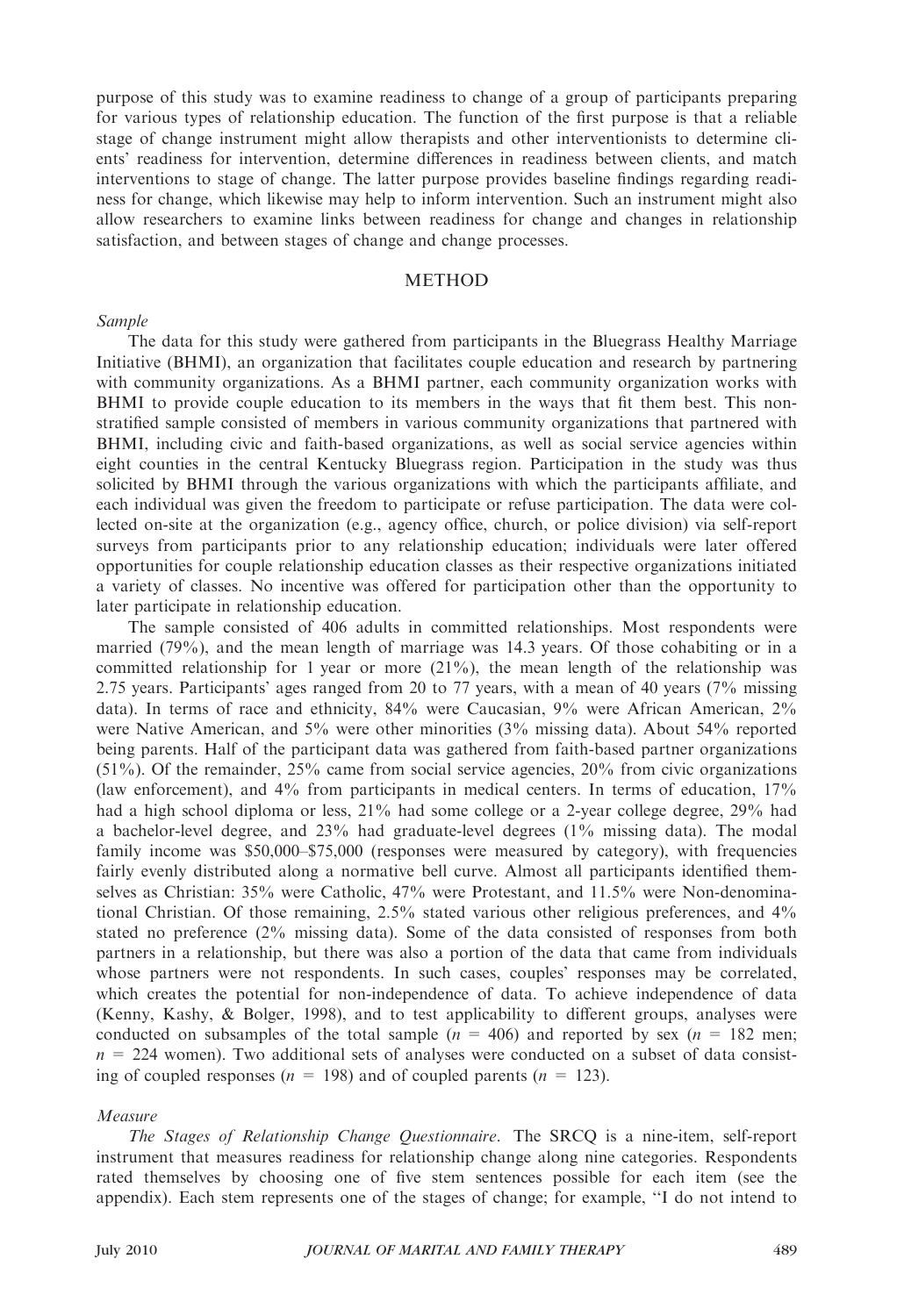make any changes'' (precontemplation) or ''I am actively making specific changes'' (action). Each of the nine items serves as a completion segment that corresponds with the chosen stem; for example, ''about how we communicate our affection'' or ''about how we handle our finances.'' The SRCQ determines stages according to the Likert-scale response to the particular item. Thus, the five stems are scaled such that choosing the first stem (''I do not intend to make any changes'') is rated as 1 and indicates the stage of precontemplation. Likewise, for example, selecting the third item (''I am getting ready to make some specific changes'') is rated as 3 and indicates the state of *preparation*. A score of 5 ( $\degree$ I have *recently made* changes and I am working to prevent problems from returning'') indicates the stage of maintenance, suggesting that the respondent has made changes and is now working to prevent recurrence of problems. Because the TTM conceptualizes the stages as largely experientially sequential (Prochaska  $\&$ Norcross, 2001), the stages are operationalized ordinally, a step strengthened by evidence that stages may have a degree of temporal stability (Morera et al., 1998). It is thus possible to create a stage of change score by calculating the mean response across items. Because the first stages are largely cognitive in nature, and the latter stages primarily behavioral, a global score is an indication of a continuum of the extent to which a respondent is intending to change versus acting on change.

# RESULTS

### Reliability

Principle components factor analysis. Initial factor analyses were conducted using oblique (promax) rotation, run separately for men, for women, for couple-level data, and for coupled parents. An oblique rotation was chosen because it allows factors to correlate, leading to a conceptually clearer picture. The potential axes are free to take any position in the factor space, and potential factors are not required to be orthogonal, facilitating simplicity of interpretation (Abdi, 2003). However, each of the exploratory factor analyses yielded a single factor; no other eigenvalues exceeded the value of 1. The eigenvalue for men was 3.32, and the single factor explained 47.4% of the variance. The eigenvalue for women was 4.11, and the factor explained 51.4% of the variance. The eigenvalue for the subsample of couples was 3.72, and the factor explained 46.5% of the variance. The eigenvalue for the subsample of parents was 4.38, and the factor explained 43.8% of the variance. The single factors were reliable, with Cronbach's alpha levels of .79 (men), .86 (women), .82 (couples), and .86 (coupled parents). Factor loadings are reported in Table 1.

| Table 1<br>Principle Components Factor Analyses |                    |                                  |                        |                                   |
|-------------------------------------------------|--------------------|----------------------------------|------------------------|-----------------------------------|
|                                                 |                    | Factor loadings and alpha levels |                        |                                   |
| Item<br>Changes about $\ldots$                  | Men<br>$(n = 182)$ | Women<br>$(n = 224)$             | Couples<br>$(n = 198)$ | Coupled<br>parents<br>$(n = 123)$ |
| Leisure time together                           | .56                | .72                              | .70                    | .71                               |
| How we solve problems                           | .75                | .71                              | .73                    | .70                               |
| Communicating affection                         | .80                | .77                              | .80                    | .72                               |
| How we handle our finances                      | .41                | .59                              | .52                    | .60                               |
| Sex with my partner                             | .76                | .70                              | .65                    | .66                               |
| Roles and expectations                          | .61                | .80                              | .72                    | .75                               |
| Managing anger/aggression                       | .49                | .65                              | .44                    | .49                               |
| How we raise our children                       |                    |                                  |                        | .73                               |
| Overall satisfaction with marriage              | .79                | .79                              | .81                    | .86                               |
| Cronbach's alpha                                | .80                | .86                              | .82                    | .86                               |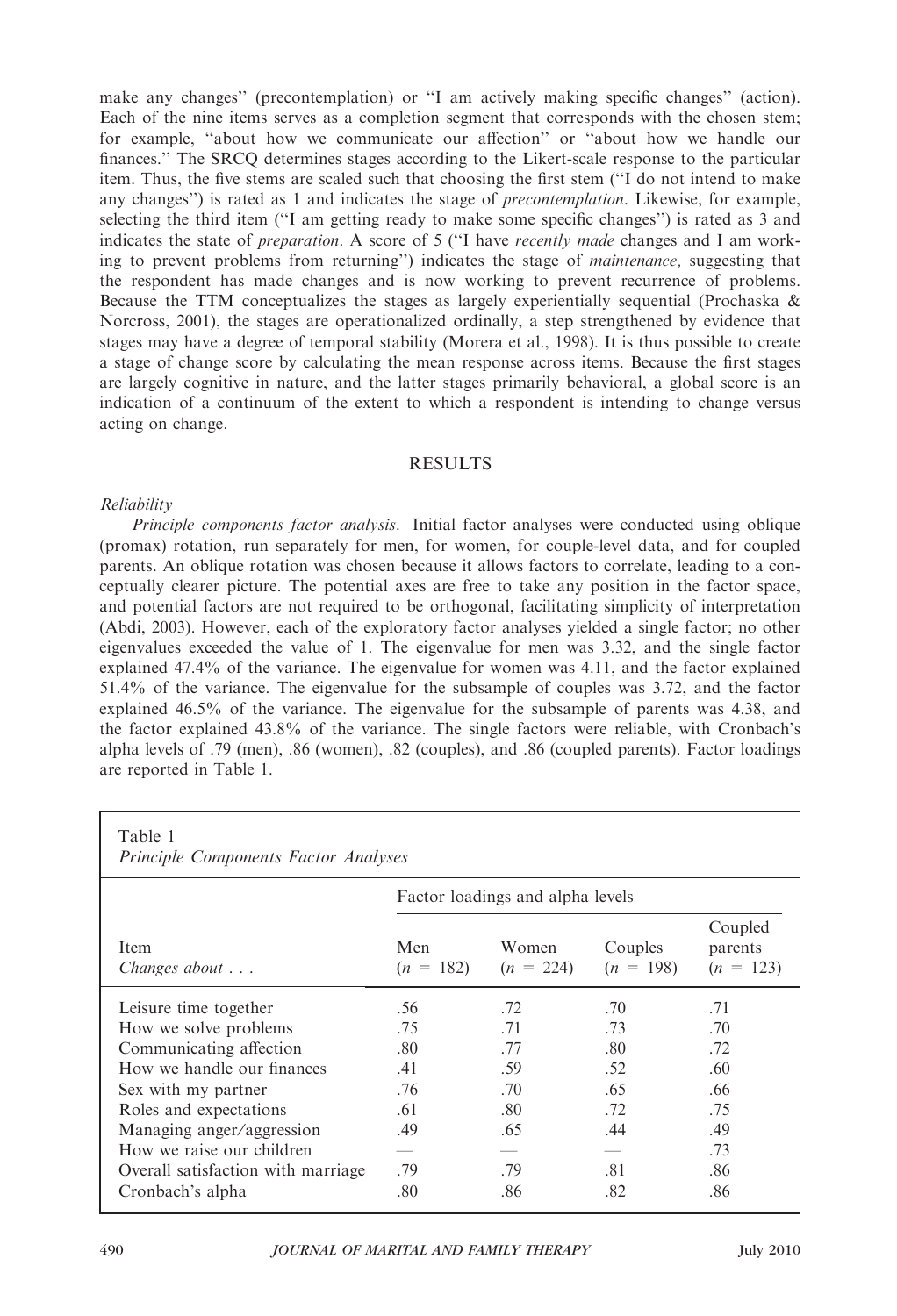| Table 2<br><b>Confirmatory Factor Analyses</b>          |                 |       |         |                    |
|---------------------------------------------------------|-----------------|-------|---------|--------------------|
|                                                         | Factor loadings |       |         |                    |
| Item<br>Changes about $\ldots$                          | Men             | Women | Couples | Coupled<br>parents |
| Leisure time together                                   | .44             | .60   | .59     | .61                |
| How we solve problems                                   | .65             | .62   | .71     | .65                |
| Communicating affection                                 | .76             | .66   | .74     | .70                |
| How we handle our finances                              | .28             | .47   | .47     | .44                |
| Sex with my partner                                     | .76             | .66   | .50     | .56                |
| Roles and expectations                                  | .45             | .82   | .72     | .74                |
| Managing anger/aggression                               | .41             | .59   | .42     | .40                |
| How we raise our children                               |                 |       |         | .55                |
| Overall satisfaction with marriage<br>Model fit indices | .74             | .79   | .79     | .88                |
| $\boldsymbol{n}$                                        | 182             | 224   | 198     | 123                |
| $v^2$                                                   | 24.9            | 23.0  | 16.2    | 18.7               |
| df                                                      | 17              | 14    | 17      | 18                 |
| $\mathcal{P}$                                           | .095            | .060  | .508    | .412               |
| <b>CFI</b>                                              | .978            | .985  | 1.00    | .998               |
| <b>RMSEA</b>                                            | .052            | .058  | .000    | .018               |

Confirmatory factor analyses. Next, a more rigorous maximum-likelihood confirmatory factor analysis was performed using structural equation modeling (AMOS 7.0; Arbuckle, 2006). This method offers the advantage of testing whether the correlation matrix can be reproduced given the results of exploratory factor analysis, and it indicates how well the data fit the specified model. Missing data were imputed using the expectation maximization method. This method imputes missing values by creating a covariance matrix with the existing data and fitting expected values (Acock, 1997). Model fit indices and coefficients are reported in Table 2. According to Kline (2005), good structural model fit indices include a nonsignificant chi-square, CFI values above 0.90, and RMSEA (root mean square error of approximation) values lower than 0.05, although 0.08 is acceptable. The fit for the measurement model for men was good  $(y^2 = 24.9, df = 17, p = .095, CFI = 0.978, RMSEA = 0.052)$ . Item-total correlations ranged from .41 to .76, with the exception of ''how we handle our finances,'' which was .28. Although this factor loading was low, this item was retained to enable the examination of the applicability of the instrument in its entirety to all respondents. The item's inclusion did not have a negative impact on the factor's overall robustness, and it loaded well for other subsamples. For women, item-total correlations ranged from .47 to .79; the model fit was acceptable ( $\chi^2 = 23.0$ ,  $df = 14$ ,  $p = .060$ , CFI = 0.985, RMSEA = 0.058). In the couples model, the measurement model fit was good ( $\chi^2 = 16.2$ ,  $df = 17$ ,  $p = .508$ , CFI = 1.00, RMSEA = 0.000). Item-total correlations for the couple subsample ranged from .50 to .79. For parents, item-total correlations ranged from .40 to .88; the model fit was good ( $\chi^2 = 18.7$ ,  $df = 18$ ,  $p = .412$ ,  $CFI = 0.998$ , RMSEA = 0.018). These coefficients are not dissimilar in range to other stages of change instruments (e.g., SOCRATES; Burrow-Sanchez & Lundberg, 2006). Note that reliability coefficients are not reported in confirmatory factor analyses, and that standardized factor loadings of 0.40 and higher are considered reliable when the sample exceeds 150 (Stevens, 1996).

### Validity

Content validity. The wording of the instrument's stem sentences represents the stages of change and corresponds with extant descriptions of the various stages. In addition, the SRCQ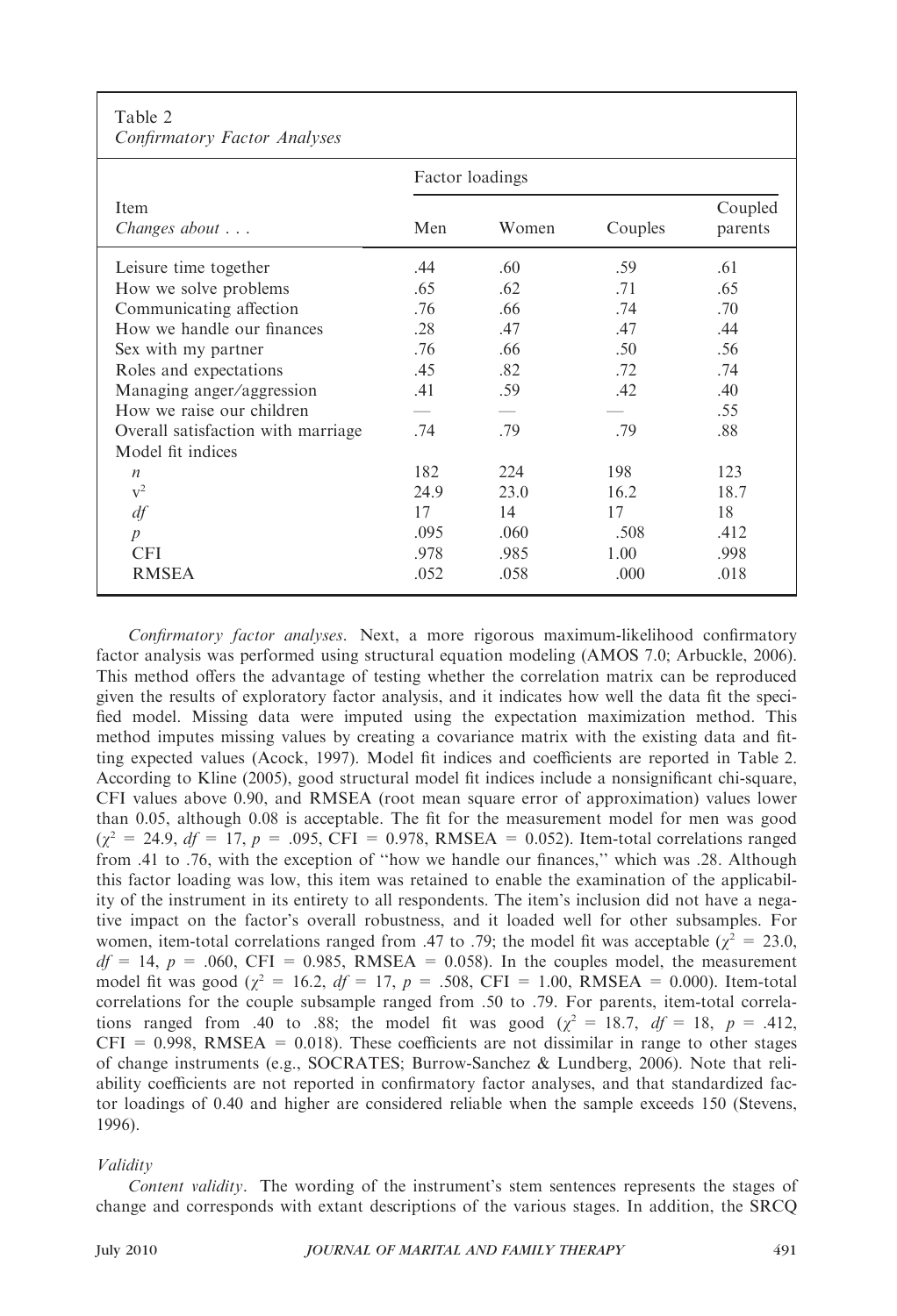measures change along the specific content domains from Snyder's (1997) MSI. Thus, the instrument specifies realm of change, not merely stage. The instrument assesses a single item per each domain of relationship functioning. The dimensions of each domain of functioning are not assessed with multiple items.

Construct validity. A modest test of construct validity was conducted by correlating SRCQ mean scores with a conceptually related item. Participants responded to a separate, single item (''To what degree is there need for change in your relationship?'') along a 5-point scale. Responses to this item ranged from "no significant change is needed at all  $= 1$ " to "there is a need for almost total change  $= 5$ ." Responses were significantly correlated with the overall mean readiness for change score ( $r = .45$  for men,  $r = .56$  for women, and  $r = .54$  for couples,  $p \leq 0.01$ ). An additional test was conducted by correlating SRCQ scores with relationship adjustment as measured by the 14-item Revised Dyadic Adjustment Scale (RDAS; Busby, Crane, Larson, & Christensen, 1995; Crane, Middleton, & Bean, 2000). As a related construct, one would expect readiness for change to correlate negatively with overall relationship adjustment. The overall mean SRCQ score was significantly and negatively correlated with the overall mean for relationship satisfaction ( $r = -.34$  for men,  $r = -.36$  for women, and  $r = -.43$  for couples,  $p \le 0.01$ ). Note that these variables are posited to be related to the SRCQ but are not overlapping concepts, and thus these correlations constitute a general test of construct validity rather than of convergent validity. A current challenge to establishing concurrent validity is that, to date, there are no published instruments on couples' stages of change. Further bivariate correlations are reported in Tables 3 and 4.

Discriminant validity. A key consideration of this instrument is the extent to which it is able to accurately identify respondents at differing levels of change. As a step toward determining this capacity, two separate tests were conducted. Respondents were grouped first by perceived need for relationship change, and second by relationship satisfaction. Analyses of variance were then computed to examine whether SRCQ scores differed among groups according to expectations.

SRCO scores by need for change. The item "To what degree is there need for change in your relationship?'' was used to cluster respondents into four groups, ranging from those who indicated ''no significant change is needed'' (Group 1) to ''many changes are needed'' (Group

| Table 3<br>Correlations Between SRCQ Scores and Other Variables: Men/Women                                                                                                          |                                                                                                     |                                                                                                     |                                                                                                |                                                                                            |                                                                                                  |                                                                                                |                                                                                            |                                                                                                 |
|-------------------------------------------------------------------------------------------------------------------------------------------------------------------------------------|-----------------------------------------------------------------------------------------------------|-----------------------------------------------------------------------------------------------------|------------------------------------------------------------------------------------------------|--------------------------------------------------------------------------------------------|--------------------------------------------------------------------------------------------------|------------------------------------------------------------------------------------------------|--------------------------------------------------------------------------------------------|-------------------------------------------------------------------------------------------------|
| Variables                                                                                                                                                                           |                                                                                                     | $\mathcal{L}$                                                                                       | $\mathcal{E}$                                                                                  | $\overline{4}$                                                                             | 5                                                                                                | 6                                                                                              | 7                                                                                          | 8                                                                                               |
| <b>SRCO</b><br>Need for change<br><b>RDAS</b> consensus<br>RDAS satisfaction<br>RDAS cohesion<br><b>RDAS</b> total<br>Income<br>Education<br>Mean (Men)<br>SD (Men)<br>Mean (Women) | $.45**$<br>$-.31**$<br>$-.32**$<br>$-.20**$<br>$-.34**$<br>$-.19*$<br>$-.16$<br>1.72<br>.71<br>2.11 | $.56**$<br>$-.52**$<br>$-.69**$<br>$-.54**$<br>$-.72**$<br>$-.10$<br>$-.08$<br>1.93<br>1.01<br>2.35 | $-.40**$<br>$-.64**$<br>$.52**$<br>$.47**$<br>$.82**$<br>.13<br>$.24**$<br>3.86<br>.56<br>3.74 | $-.42**$<br>$-.81**$<br>$.67**$<br>$.53**$<br>$.82**$<br>.15<br>.08<br>3.82<br>.77<br>3.68 | $-.19**$<br>$-.54**$<br>$.58**$<br>$.56**$<br>$.84**$<br>$-.01$<br>$.18*$<br>2.91<br>.82<br>2.76 | $-.36**$<br>$-.77**$<br>$.89**$<br>$.85**$<br>$.83**$<br>.09<br>$.21**$<br>3.60<br>.57<br>3.45 | $-.12$<br>$-.23**$<br>.09<br>$.25**$<br>$15*$<br>$.17*$<br>$.30**$<br>4.60<br>1.45<br>4.01 | $-.08$<br>$-.16**$<br>.11<br>$.16*$<br>$.18*$<br>$.15*$<br>$.47**$<br>1<br>5.77<br>1.01<br>5.57 |
| SD (Women)                                                                                                                                                                          | .90                                                                                                 | 1.06                                                                                                | .71                                                                                            | .82                                                                                        | .90                                                                                              | .70                                                                                            | 1.80                                                                                       | 1.10                                                                                            |

Notes. Men's coefficients displayed in bottom left. Women's coefficients displayed in top right. Income:  $1 =$  under \$10,000,  $7 =$  \$150,000 or more. Education:  $1 =$  no formal schooling,  $7 =$  graduate degree.  $*_p$  < .05,  $*_p$  < .01.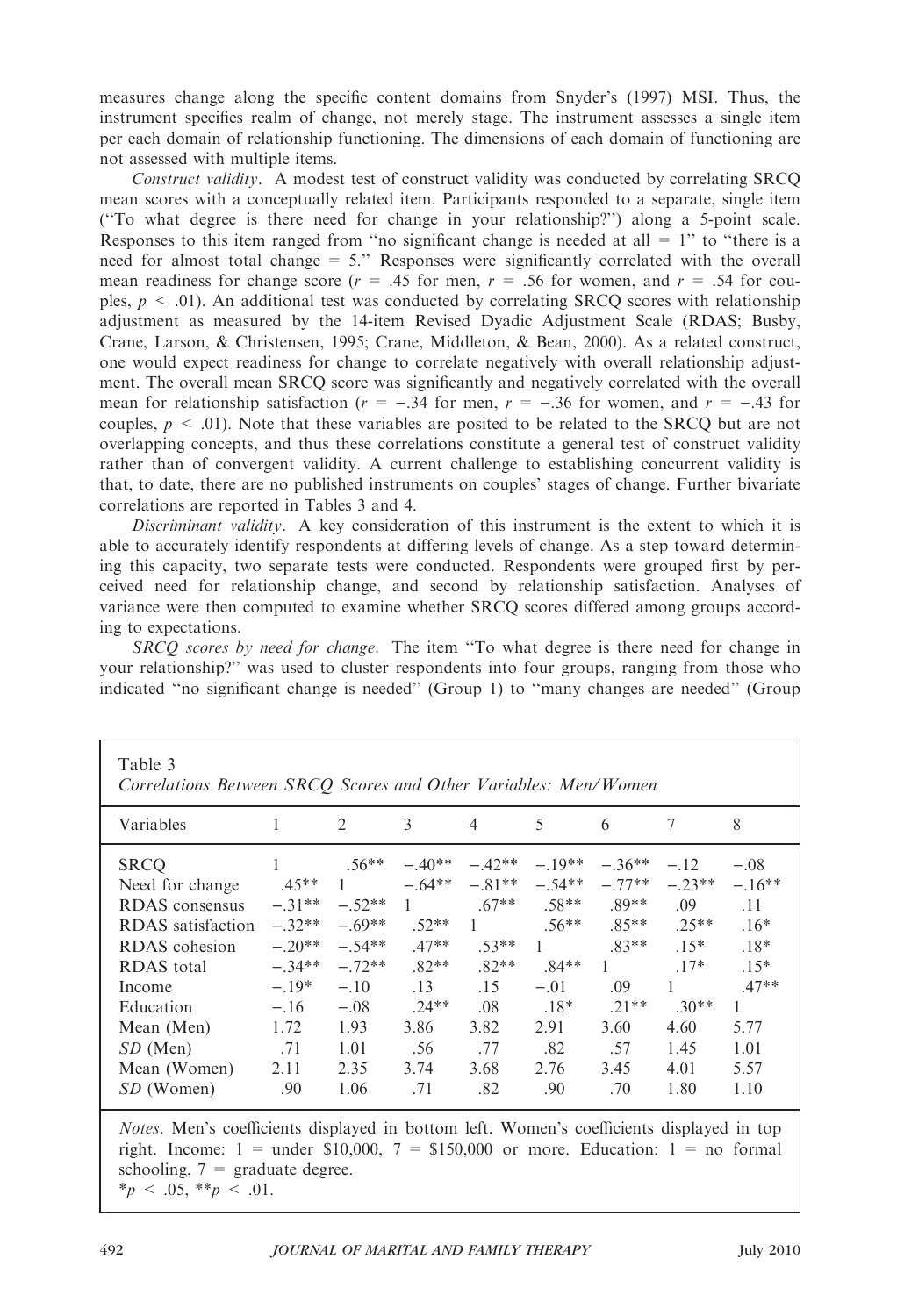| Variables                          | 1                                      | $\mathfrak{D}$                         | $\mathcal{E}$ | $\overline{4}$ | 5                    | 6 | 7               | 8            | 9    |
|------------------------------------|----------------------------------------|----------------------------------------|---------------|----------------|----------------------|---|-----------------|--------------|------|
| <b>SRCO</b>                        | 1                                      |                                        |               |                |                      |   |                 |              |      |
| Need for change 54** 1             |                                        |                                        |               |                |                      |   |                 |              |      |
| RDAS consensus $-.37**$ $-.51**$ 1 |                                        |                                        |               |                |                      |   |                 |              |      |
| RDAS satisfaction                  |                                        | $-34***$ $-54***$ $43***$ 1            |               |                |                      |   |                 |              |      |
| RDAS cohesion                      |                                        | $-.31***$ $-.54**$ $.46**$ $.45**$ 1   |               |                |                      |   |                 |              |      |
| RDAS total                         |                                        | $-.43***$ $-.66***$ $.81**$            |               |                | $.73***$ $.83***$ 1  |   |                 |              |      |
| Sex                                |                                        | $.10 \t .12 \t .02$                    |               |                | $.04$ $-.02$ $.00$ 1 |   |                 |              |      |
| Income                             |                                        | $-.19* - .09$ .11                      |               |                | $.07 - .01$ .06      |   | $-.06 \quad 1$  |              |      |
| Education                          | $-.04$ $-.01$ $.02$ $-.07$ $.07$ $.01$ |                                        |               |                |                      |   |                 | $-.01$ .24** | 1    |
| Mean                               |                                        | 1.93 1.90 3.93 3.97 2.98 3.67 .51 4.50 |               |                |                      |   |                 |              | 5.95 |
| SD.                                | .85                                    | .80                                    | .55           | .56            | .85                  |   | $.51 \quad .50$ | 1.53         | 1.02 |

4). Analyses of variance were computed comparing the SRCQ scores among the different groups; separate analyses were conducted for the full sample of men and women, then for coupled individuals.

One-way ANOVAs were conducted separately for men and women to account for dependence of data. A significant main effect was found between groups for men and women, respectively  $(F(3, 180) = 30.95, p < .001$  and  $F(3, 221) = 37.41, p < .001$ ). Men and women in Group 1 had lower SRCQ scores ( $M = 1.26$ ,  $SD = 0.383$  and  $M = 1.46$ ,  $SD = 0.639$ ) than Group 2 ( $M = 1.90$ ,  $SD = .655$  and  $M = 1.87$ ,  $SD = .670$ ); Group 2 had lower scores than Group 3 ( $M = 2.47$ ,  $SD = .811$  and  $M = 2.67$ ,  $SD = .853$ ). For men, the mean scores for Group 4 were actually slightly lower than those of Group 3 ( $M = 1.92$ ,  $SD = .630$  versus 2.88 for women). This result may be expected due to the nature of these stages of change: those in the action stage (''I am actively making specific changes'') may perceive the need for change more acutely than those in the maintenance stage (''I have recently made changes and I am working to prevent problems from returning''). This trend was observed for men, and the mean scores were not significantly different between groups for either men or women.

An additional one-way ANOVA was run to compare the SRCQ scores of coupled respondents, again grouped by ''need for change.'' Similar to prior results, a significant difference was found among the groups  $(F(3, 184) = 28.32, p < .001)$ . As expected, a Tukey's HSD post hoc analysis showed significant differences between all groups except the last two mean SRCQ scores. Group 1 had lower SRCQ scores ( $M = 1.40$ ,  $SD = 0.57$ ) than Group 2 ( $M = 1.97$ ,  $SD = 0.75$ ; Group 2 had lower scores than Group 3 ( $M = 2.82$ ,  $SD = 0.82$ ). Group 4's scores were again lower than those of Group 3 ( $M = 2.63$ ,  $SD = 0.76$ ). Item-level results are reported in Table 5. These results suggest generally that the mean SRCQ scores of the various groups tended to differ as expected. The exception to this was the item ''change about sex with my partner,'' in which Group 1 differed significantly from Groups 2–4. The scores of Groups 2–4 differed in the expected directions, but the differences were not significant for this item.

SRCQ scores by relationship satisfaction. Using the Revised Dyadic Adjustment Scale scores, where 48 is the established cutoff distinguishing relational distress (Crane et al., 2000), relationship satisfaction scores were used to group couples' responses into three groups: low (scores of 47 and below;  $n = 58$ ), *median* (scores of 48–55;  $n = 69$ ), and *high* (scores of 56 and higher;  $n = 48$ ). It was reasoned that if the SRCQ accurately discriminates, then mean SRCQ scores should differ among couples grouped according to levels of relationship satisfaction.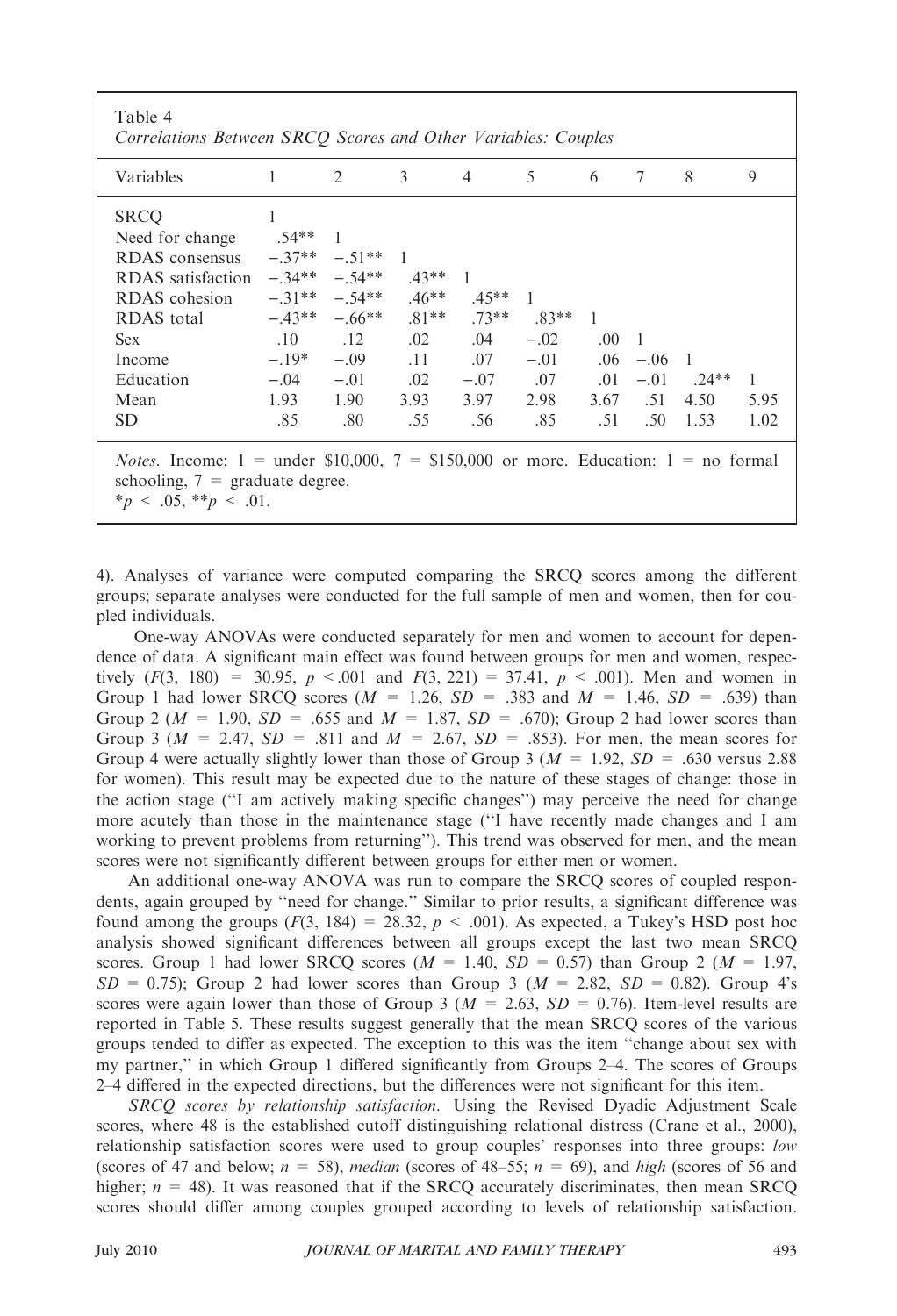Table 5

|                                                                                                                                                                                                                                                                                 | Degree of need for change  |                   |                            |                           |
|---------------------------------------------------------------------------------------------------------------------------------------------------------------------------------------------------------------------------------------------------------------------------------|----------------------------|-------------------|----------------------------|---------------------------|
| SRCQ item                                                                                                                                                                                                                                                                       | Group 1                    | Group 2           | Group 3                    | Group 4                   |
|                                                                                                                                                                                                                                                                                 | (no)                       | (few              | (some                      | (many                     |
|                                                                                                                                                                                                                                                                                 | change)                    | changes)          | changes)                   | changes)                  |
|                                                                                                                                                                                                                                                                                 | $n = 63$                   | $n = 89$          | $n = 25$                   | $n = 9$                   |
| Leisure time together                                                                                                                                                                                                                                                           | $1.43 (0.87)^a$            | $1.89(0.92)^a$    | 3.25 $(1.28)^{b}$          | $2.00~(0.71)^a$           |
|                                                                                                                                                                                                                                                                                 | 1.50 $(0.91)^a$            | 1.89 $(0.96)^a$   | 2.88 $(1.31)^b$            | 2.00 $(0.81)^a$           |
| How we solve problems                                                                                                                                                                                                                                                           | $1.44$ $(1.03)^a$          | $1.97 (1.09)^a$   | $2.63$ $(1.19)^{b}$        | $2.60(1.34)^{b}$          |
|                                                                                                                                                                                                                                                                                 | 1.42 $(0.86)^a$            | 2.24 $(1.42)^b$   | $3.13$ $(1.31)^c$          | 3.33 $(0.57)^c$           |
| Communicating affection                                                                                                                                                                                                                                                         | $1.38(0.68)^a$             | $2.18(1.33)^{b}$  | $2.50~(1.07)^c$            | $3.00~(1.58)^c$           |
|                                                                                                                                                                                                                                                                                 | 1.35 $(0.69)^a$            | 2.04 $(1.34)^b$   | 3.06 $(1.36)^c$            | 2.50 $(1.00)^b$           |
| How we handle our finances                                                                                                                                                                                                                                                      | $1.53(0.84)$ <sup>a</sup>  | $2.08$ $(1.29)^a$ | $2.00~(0.76)$ <sup>a</sup> | $1.80(0.84)$ <sup>a</sup> |
|                                                                                                                                                                                                                                                                                 | $1.65$ $(1.23)^{a}$        | 2.20 $(1.28)^{a}$ | 2.69 $(1.49)^{a}$          | 3.50 $(1.73)^b$           |
| Sex with my partner                                                                                                                                                                                                                                                             | $1.39(0.80)$ <sup>a</sup>  | $2.11 (1.17)^{b}$ | $2.88(1.36)^{b}$           | $2.60(1.14)^{b}$          |
|                                                                                                                                                                                                                                                                                 | 1.28 $(0.68)^a$            | 2.09 $(1.35)^b$   | 2.50 $(1.37)^b$            | 3.50 $(1.29)^b$           |
| Roles and expectations                                                                                                                                                                                                                                                          | $1.23 (0.60)^a$            | $2.11 (1.17)^{b}$ | $2.88~(1.35)^c$            | 2.40 $(1.14)^{b}$         |
|                                                                                                                                                                                                                                                                                 | 1.38 $(0.98)^a$            | 1.76 $(1.20)^{a}$ | 2.60 $(1.35)^b$            | 2.75 $(0.50)^b$           |
| Managing anger/aggression                                                                                                                                                                                                                                                       | $1.21 (0.85)^a$            | $1.95 (1.37)^{b}$ | $3.34 (1.13)^c$            | $1.75(0.96)^{b}$          |
|                                                                                                                                                                                                                                                                                 | 1.52 $(0.96)^a$            | 1.56 $(1.16)^a$   | 2.33 $(1.60)^{b}$          | 3.25 $(0.50)^b$           |
| Overall satisfaction                                                                                                                                                                                                                                                            | $1.23 (0.84)$ <sup>a</sup> | $1.64$ $(1.16)^a$ | $2.63$ $(1.30)^{b}$        | $2.60~(1.52)^{b}$         |
| with relationship                                                                                                                                                                                                                                                               | $1.00~(0.00)^a$            | 1.49 $(1.07)^{a}$ | 2.29 $(1.44)^b$            | 2.67 $(0.58)^b$           |
| Overall SRCQ mean                                                                                                                                                                                                                                                               | $1.41 (0.65)^a$            | $1.98(0.71)^{b}$  | $2.78(0.70)^c$             | $2.39(0.93)^c$            |
|                                                                                                                                                                                                                                                                                 | 1.39 $(0.43)^a$            | $1.97~(0.79)^{b}$ | 2.84 $(0.89)^c$            | 2.93 $(0.88)^c$           |
| Notes. Women's coefficients are italicized. Means with differing postscripts differed<br>significantly, $p < .05$ . All item means differed significantly between "no change" and "some<br>change," and "no change" and "many changes" ( $p < .05$ ), except "finances" for men |                            |                   |                            |                           |

Post Hoc Tukey's HSD Analyses of SRCQ Means by ''Need for Change'' for Men and Women

One-way ANOVAs were run to compare the SRCQ scores of coupled respondents among these groups, again conducted separately for men and women to account for dependence of data. Similar to prior results, significant differences were found among the groups for men and women, respectively  $(F(2, 90) = 13.35, p < .001$  and  $F(2, 89) = 7.23, p < .001$ ). Tukey's HSD post hoc analyses showed significant differences between all groups. As expected, men and women in the low satisfaction group had the highest mean global SRCQ scores  $(M = 2.21, SD = .67$  and  $M = 2.52, SD = .94$ ). Likewise, the median satisfaction groups  $(M = 1.68, SD = .64$  and  $M = 1.99, SD = .72$ ) had higher means than the high satisfaction groups  $(M = 1.51, SD = .63$  and  $M = 1.52, SD = .77$ ). Item-level results are reported in Table 6. As expected, all item means differed significantly between low satisfaction and high satisfaction. Differences at the item level were sometimes not great enough to differ significantly, which may not be surprising given that (a) this sample was not on average clinically distressed and (b) the construct of relationship satisfaction is not synonymous with stage of change.

# Stage of Change

 $(p \leq .10)$ .

The second purpose of this study was to examine participants' baseline stages of change. Results are reported in Table 7. To assign respondents to particular stages, mean scores were calculated and a stage was assigned accordingly. Scores that clustered around ''1''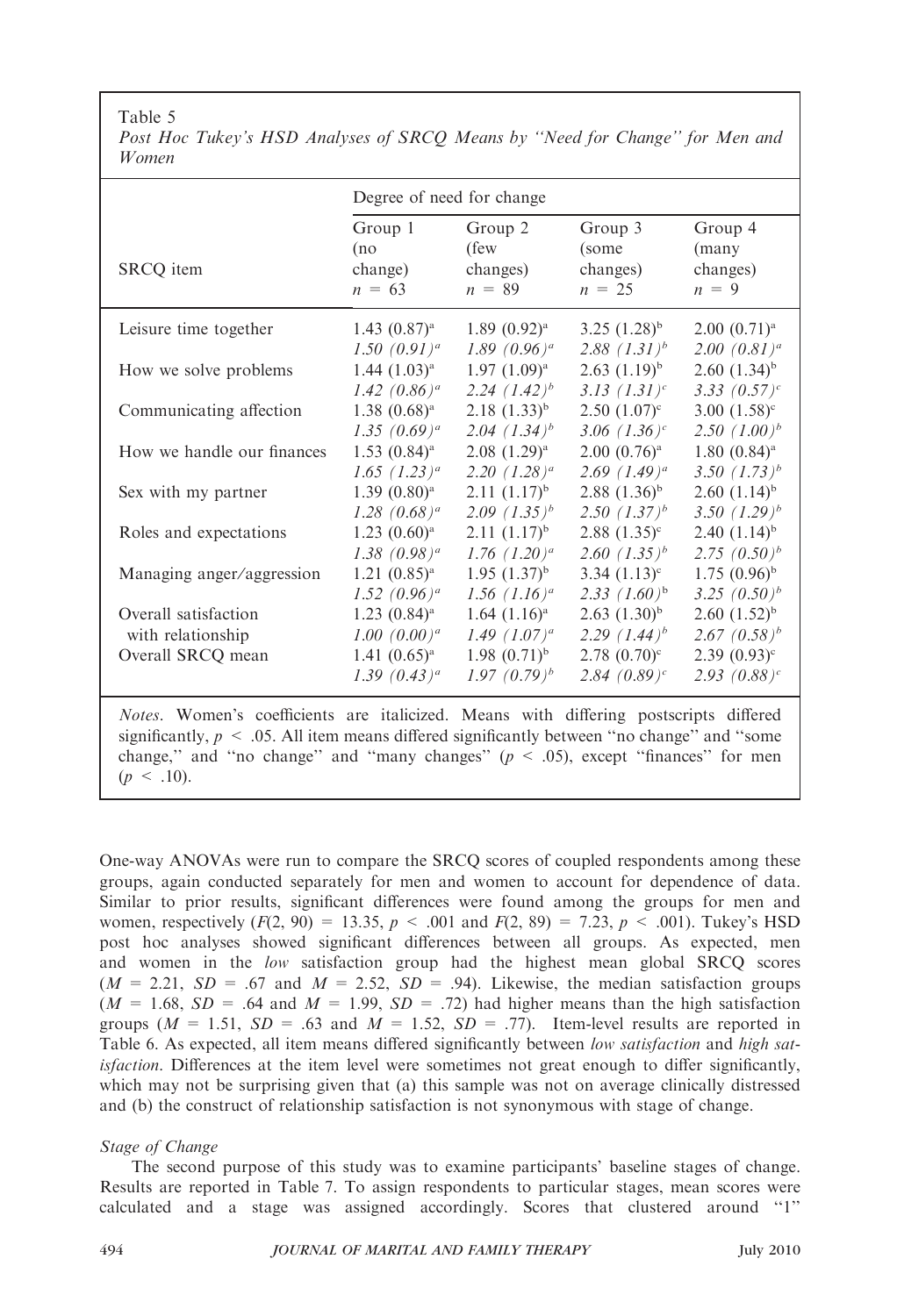|                                                                                                                                                                                              | Relationship satisfaction |                   |                     |
|----------------------------------------------------------------------------------------------------------------------------------------------------------------------------------------------|---------------------------|-------------------|---------------------|
| SRCQ item                                                                                                                                                                                    | Group 1                   | Group 2           | Group 3             |
|                                                                                                                                                                                              | $($ low                   | (median           | (high               |
|                                                                                                                                                                                              | satisfaction)             | satisfaction)     | satisfaction)       |
|                                                                                                                                                                                              | $n = 58$                  | $n = 69$          | $n = 48$            |
| Leisure time together                                                                                                                                                                        | $2.26$ $(1.15)^a$         | $1.82(0.91)^a$    | $1.28(0.54)^{b}$    |
|                                                                                                                                                                                              | 2.33 $(1.24)^a$           | 2.94 $(1.06)^a$   | $1.65~(0.95)^{b}$   |
| How we solve problems                                                                                                                                                                        | $2.10~(1.12)^a$           | $1.74$ $(1.02)^a$ | $1.54$ $(1.18)^a$   |
|                                                                                                                                                                                              | 2.70 $(1.46)^a$           | $2.31(1.28)^{a}$  | 1.69(1.26)          |
| Communicating affection                                                                                                                                                                      | $2.70$ $(1.37)^a$         | $1.59(0.88)^{b}$  | $1.56$ $(1.00)^{b}$ |
|                                                                                                                                                                                              | $2.67 (1.32)^a$           | 2.09 $(1.29)^{a}$ | 1.47 $(0.98)^b$     |
| How we handle our finances                                                                                                                                                                   | $2.05(1.32)^{a}$          | $1.79(1.08)^a$    | $1.62 (0.90)^a$     |
|                                                                                                                                                                                              | 2.71 $(1.62)^a$           | 2.37 $(1.19)^{a}$ | $1.75$ $(1.27)^{b}$ |
| Sex with my partner                                                                                                                                                                          | $2.42 (1.39)^a$           | $1.87 (1.03)^a$   | $1.33 (0.70)^{b}$   |
|                                                                                                                                                                                              | 2.81 $(1.44)^a$           | 1.73 $(1.17)^b$   | 1.71 $(1.19)^b$     |
| Roles and expectations                                                                                                                                                                       | $2.00(1.21)^a$            | 1.46 $(0.87)^{b}$ | $1.42 (0.78)^{b}$   |
|                                                                                                                                                                                              | 2.25 $(1.29)^{a}$         | 2.13 $(1.39)^{a}$ | 1.19 $(0.40)^b$     |
| Managing anger/aggression                                                                                                                                                                    | $2.21$ $(1.32)^a$         | $1.63$ $(1.28)^a$ | $1.39(1.09)^a$      |
|                                                                                                                                                                                              | 2.48 $(1.50)^{a}$         | 1.66 $(1.10)^b$   | 1.48 $(1.12)^b$     |
| Overall satisfaction with relationship                                                                                                                                                       | $2.00(1.17)^a$            | $1.24~(0.75)^a$   | $1.52 (1.12)^{b}$   |
|                                                                                                                                                                                              | 2.30 $(1.38)^a$           | 1.65 $(1.14)^b$   | $1.03~(0.18)^c$     |
| Overall SRCQ mean                                                                                                                                                                            | $2.23(0.69)^a$            | $1.69~(0.72)^{b}$ | $1.50~(0.67)^{b}$   |
|                                                                                                                                                                                              | $2.54~(0.95)^{a}$         | 2.10 $(0.88)^a$   | 1.53 $(0.49)^b$     |
| Notes. Women's coefficients are italicized. Means with differing postscripts differed<br>significantly, $p \leq 0.05$ . All item means differed significantly between "low satisfaction" and |                           |                   |                     |

Table 6 Post Hoc Tukey's HSD Analyses of SRCQ Means by Couple Relationship Satisfaction

"high satisfaction" ( $p < .05$ ), except "problems" and "finances" for men ( $p < .10$ ).

were assigned to "precontemplation" (range:  $1.0-1.49$ ); scores that clustered around "2" were assigned to ''contemplation'' (range: 1.5–2.49), those that clustered around ''3'' to ''preparation'' (range: 2.5–3.49), and so forth. In terms of modal responses, men more often responded as being in precontemplation and women more often responded as being in contemplation. At the item level, percentages for males ranged from 52% in precontemplation on ''leisure time together" (vs. 38% of women in precontemplation on this item) to  $71\%$  of men in precontemplation on ''managing anger and aggression'' (vs. 60% of women). To the extent that these stages are accurately measured, it would make sense for levels of relationship satisfaction to be non-distressed. As expected, the mean levels of relationship satisfaction were non-distressed: the mean score on the RDAS was  $M = 50$  (SD = 8.0) for men,  $M = 49$  (SD = 10.0) for women, and  $M = 52$  (SD = 7.0) for couples (with a clinical cutoff score of 48). Among the subsample of couples, there were no significant differences between men's and women's mean subscale and total scores.

To determine whether men's and women's mean scores differed significantly at the item level, a one-way ANOVA was computed comparing means for each item. Among the full sample, all means differed significantly (see Table 8 for results) with the exception of ''sex with my partner.'' The same analysis was conducted using couple-level data; this step was potentially important because it included paired respondents who presumably rated paired relationships. In this analysis, no significant differences were observed between partners' mean readiness for change scores  $(F(1, 186) = 1.89, p > .05;$  Table 8).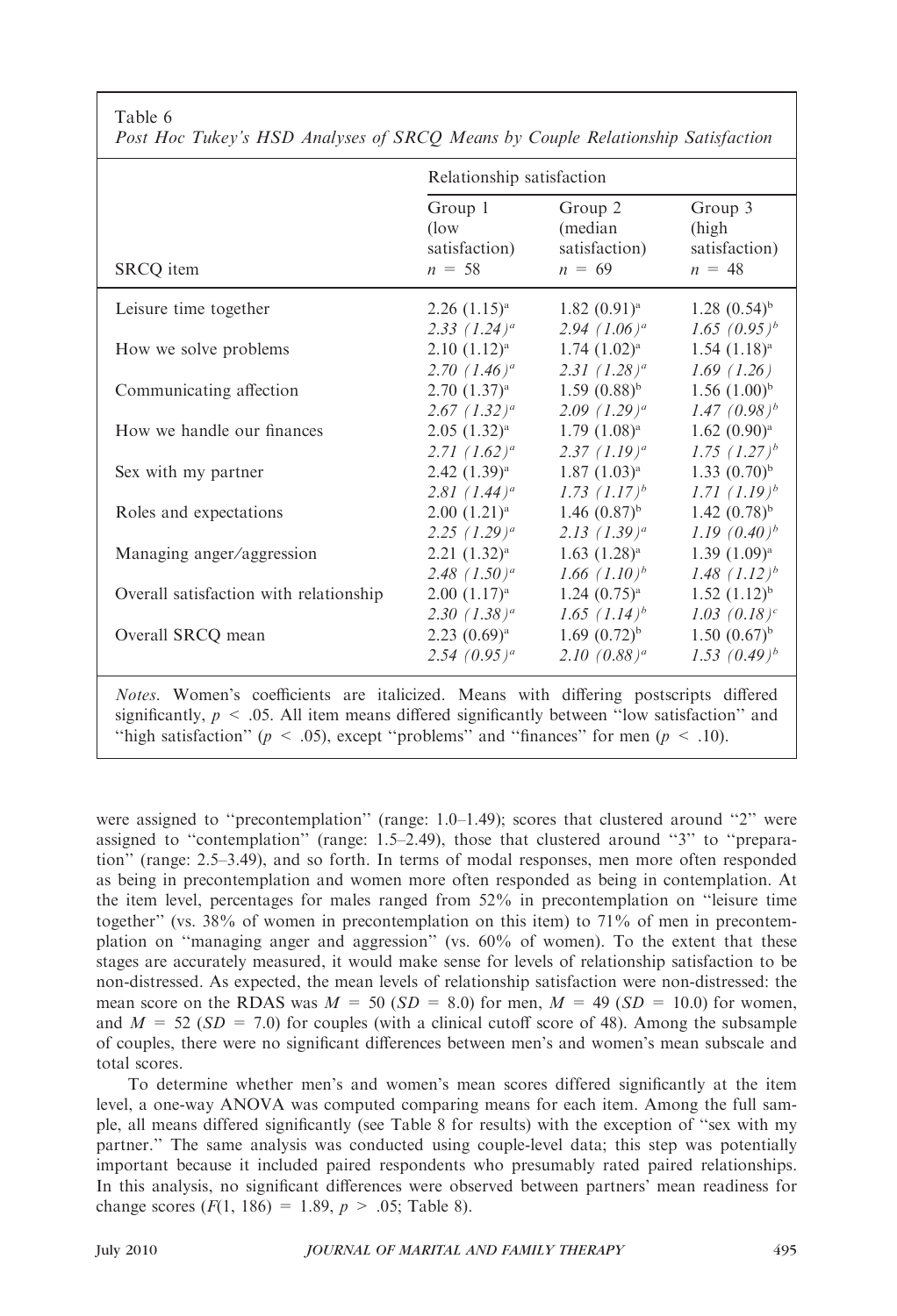| Readiness for Marital Change: Frequencies by Item and Overall Stage of Change<br>Table 7 |               |                                     |                                              |                                           |                                                |                              |
|------------------------------------------------------------------------------------------|---------------|-------------------------------------|----------------------------------------------|-------------------------------------------|------------------------------------------------|------------------------------|
| Items                                                                                    |               | Precontemplation                    | Contemplation                                | Preparation                               | Action                                         | Maintenance                  |
| Changes about                                                                            | Sex           | $\lvert \rvert$<br>Response         | $\mathbin{\sim}$<br>$\parallel$<br>Response  | 3<br>$\parallel$<br>Response              | 4<br>$\parallel$<br>Response                   | 5<br>$\parallel$<br>Response |
| Leisure time together                                                                    | $\geq$        | (94)<br>52                          | 37 (68)                                      | $\circledS$                               | 4(7)                                           | $\widehat{\mathbb{C}}$       |
|                                                                                          | $\frac{1}{2}$ | 38 <sub>1</sub>                     | (85)<br>38                                   |                                           |                                                |                              |
| How we solve problems                                                                    | $\geq$        | $(85)$<br>(102)<br>56               | (47)<br>26                                   | $rac{6}{2}$<br>4                          | $\begin{array}{c} 11(24) \\ 9(16) \end{array}$ |                              |
|                                                                                          | $\frac{1}{2}$ | 36 <sub>1</sub>                     | $\left($ 61)<br>27                           |                                           | (42)<br>$\overline{9}$                         |                              |
| Communicating affection                                                                  | $\geq$        | $\left(\frac{81}{102}\right)$<br>56 | (46)                                         | (30)                                      | (17)<br>$\circ$                                |                              |
|                                                                                          | $\frac{1}{2}$ | (93)<br>$\overline{4}$              | (58)<br>25                                   | $\widetilde{\mathcal{Q}}$<br>$\sum$       | (33)<br>$\overline{5}$                         | (14)                         |
| How we handle our finances                                                               | $\geq$        |                                     |                                              |                                           |                                                |                              |
|                                                                                          | $\frac{1}{2}$ | (96)<br>4                           | $\overline{4}$<br>$\overline{19}$            | 27<br>$\overline{3}$                      | (32)<br>S                                      | $\widehat{20}$               |
| Sex with my partner                                                                      | $\geq$        | (102)<br>56                         | (43)<br>24                                   | $\left(10\right)$<br>$\circ$              | (20)                                           | $\odot$                      |
|                                                                                          | $\frac{1}{2}$ | (106)<br>$\frac{48}{5}$             | (55)<br>25                                   | $\left( \frac{8}{18} \right)$<br>$\infty$ | 77<br>$\mathcal{L}_{\mathcal{A}}$              | $\widetilde{13}$             |
| Roles and expectations                                                                   | $\geq$        | 117<br>$\mathcal{Z}$                | $\left(40\right)$<br>22 <sub>1</sub>         | $\odot$                                   | $\left(13\right)$                              | $\odot$                      |
|                                                                                          | $\mathbb{L}$  | 103<br>47                           | (63)<br>29                                   | (23)                                      | (20)<br>$\circ$                                |                              |
| Managing anger/aggression                                                                | $\geq$        | (129)<br>$\overline{7}$             | (17)<br>$\circ$                              | $\odot$                                   | $\overline{15}$<br>$\infty$                    | EEE<br>$\circ$               |
|                                                                                          | $\frac{1}{2}$ | (125)<br>$\otimes$                  | (18)<br>$\circ$                              | $\left( \frac{1}{2} \right)$<br>$\sigma$  | $\overline{c}$<br>$\overline{5}$               | $\infty$                     |
| Overall satisfaction with marriage                                                       | $\geq$        | (117)<br>$\mathcal{A}$              | (36)<br>20 <sub>1</sub>                      | $\odot$<br>$\epsilon$                     | $\widetilde{\Xi}$                              | $\circledcirc$<br>$\Omega$   |
|                                                                                          | $\frac{1}{2}$ | (118)<br>54                         | $\left(\frac{1}{4}\right)$<br>$\overline{2}$ | (17)                                      | (27)<br>$\overline{C}$                         | (16)                         |
|                                                                                          | Σ             | ean response range                  |                                              |                                           |                                                |                              |
|                                                                                          | $1 - 1.49$    | $1.5 - 2.49$                        | $2.5 - 3.49$                                 | $3.5 - 4.49$                              | $4.5 - 5.0$                                    |                              |
| Overall stage of marital                                                                 | $\geq$        | 47 (85)                             | 35 (63)                                      | 17 (30)                                   | 1(2)                                           | 0.6(1)                       |
| change (categorized by mean)                                                             | $\mathbb{E}$  | 28 (62)                             | 42 (93)                                      | 20(45)                                    | 8 (18)                                         | 2(5)                         |
| Note. Values are given as rounded percentages and <i>n</i> in parentheses.               |               |                                     |                                              |                                           |                                                |                              |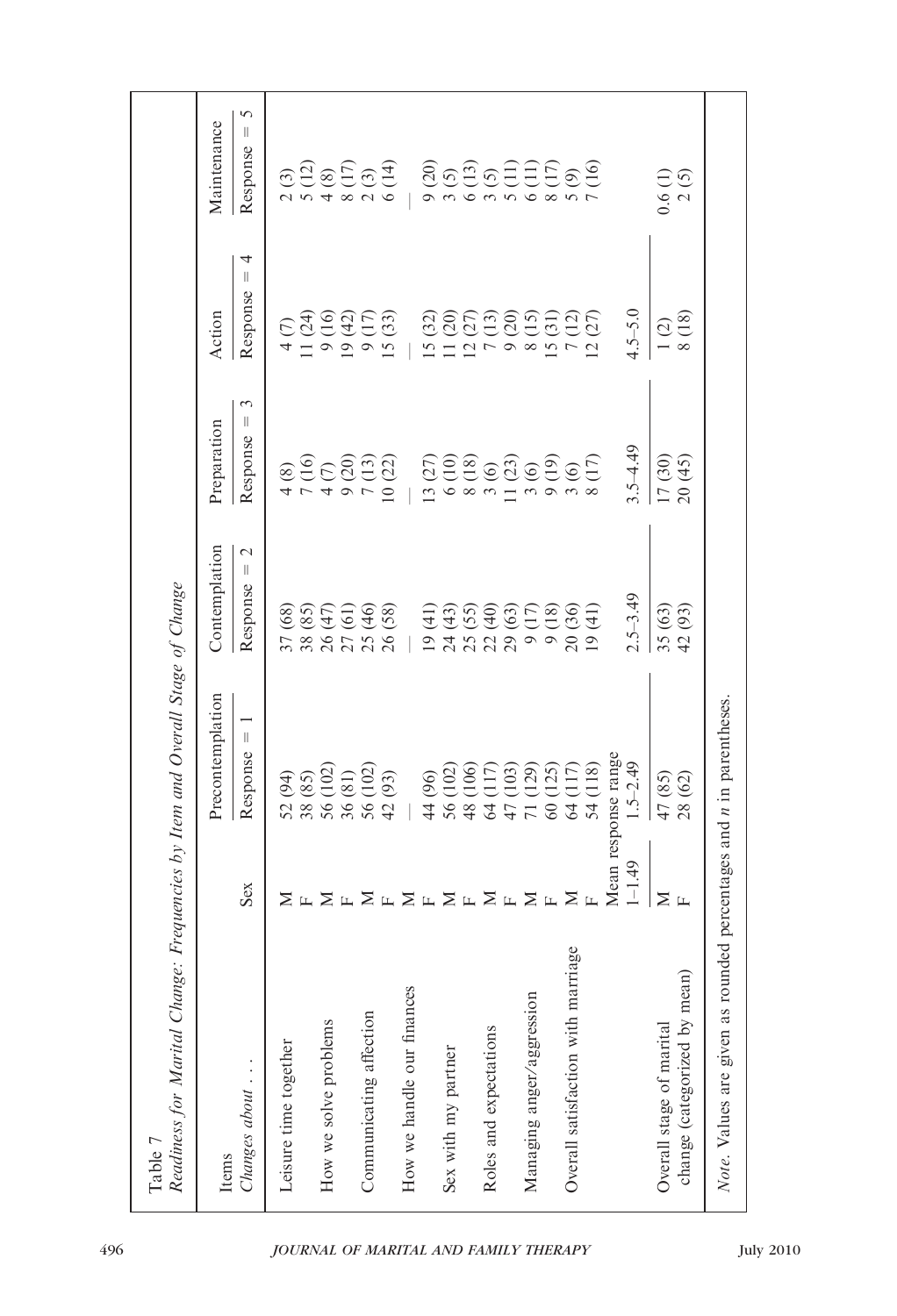| Item                                                     |                           | Full sample |                  | Couple subsample       |           |
|----------------------------------------------------------|---------------------------|-------------|------------------|------------------------|-----------|
| <i>Readiness to change about</i> Sex Mean $(SD)$ $F(df)$ |                           |             |                  | Mean $(SD)$ $F$ $(df)$ |           |
| Leisure time together                                    | M                         | 1.65(0.87)  | $15.79***$ (400) | 1.83(1.04)             | 0.64(179) |
|                                                          | F                         | 2.07(1.17)  |                  | 1.96(1.09)             |           |
| How we solve problems                                    | М                         | 1.78(1.15)  | $18.99***$ (399) | 1.85(1.14)             | 3.44(181) |
|                                                          | F                         | 2.33(1.34)  |                  | 2.20(1.37)             |           |
| Communicating affection                                  | М                         | 1.75(1.05)  | $12.51***$ (399) | 1.92(1.87)             | 0.51(182) |
|                                                          | F                         | 2.17(1.29)  |                  | 2.05(1.30)             |           |
| Sex with my partner                                      | М                         | 1.79(1.13)  | 3.54(397)        | 1.91(1.41)             | 0.25(176) |
|                                                          | F                         | 2.02(1.27)  |                  | 2.00(1.30)             |           |
| Roles and expectations                                   | M                         | 1.61(1.04)  | $10.03***$ (399) | 1.69(1.04)             | 0.76(175) |
|                                                          | $\mathbf{F}$              | 1.97(1.18)  |                  | 1.84(1.21)             |           |
| Managing anger/                                          | М                         | 1.66(1.24)  | $7.35**$ (386)   | 1.76(1.28)             | 0.00(170) |
| aggression                                               | F                         | 2.03(1.42)  |                  | 1.75(1.24)             |           |
| Overall satisfaction                                     | M                         | 1.67(1.14)  | $7.24**$ (397)   | 1.62(1.15)             | 0.02(175) |
| with marriage                                            | F                         | 2.00(1.33)  |                  | 1.64(1.16)             |           |
| Overall mean                                             | M                         | 1.72(0.71)  | $22.40***$ (402) | 1.84(0.81)             | 1.89(186) |
|                                                          | $\boldsymbol{\mathrm{F}}$ | 2.11(0.90)  |                  | 2.01(0.88)             |           |

# DISCUSSION

The main purpose of this study was to test aspects of reliability and validity of the Stages of Relationship Change Questionnaire (Schneider, 2003), and a second purpose was to examine trends in stage of change among nonclinical participants preparing for marriage education. The SRCQ yielded a single factor that was reliable for both men and women and for couples and parents, and results suggest that the SRCQ is a brief and reliable measure of stages of change. Item-total correlations were similar to other instruments that measure stages of change (Burrow-Sanchez & Lundberg, 2006; see also Carey et al., 1999). An exception to this was men's responses to readiness to change about ''how we handle our finances,'' but the coefficient was acceptable in the couple and parent subsample analyses.

Validity analyses results suggest that the instrument operates in psychometrically sound ways. With regard to content validity, a strength of the SRCQ is that it measures change along specific content domains that are important to couple functioning rather than measuring stage alone. A degree of construct validity was established by correlating items related to couple interactions that yielded zero-order correlation coefficients in the expected directions. Similarly, the tests of discriminant validity yielded results in generally expected directions. When responses were grouped according to participant ''need for change,'' all item means differed significantly between no change and some change, and no change and many changes. Likewise, when responses were grouped according to relationship satisfaction, item means differed significantly between low satisfaction and high satisfaction, as expected. Taken together, these analyses suggest the SRCQ identifies respondents at differing levels of change.

Despite being relatively sound, however, the results are not conclusive. For example, given the trend in the lack of significant differences between SRCQ scores on those in the groups indicating need for ''some changes'' versus ''many changes,'' it is plausible to conclude that those in the action stage would score higher in their need for change than those in the maintenance stage (as was typically the case). Thus, there may even be a decrease in felt need

Table 8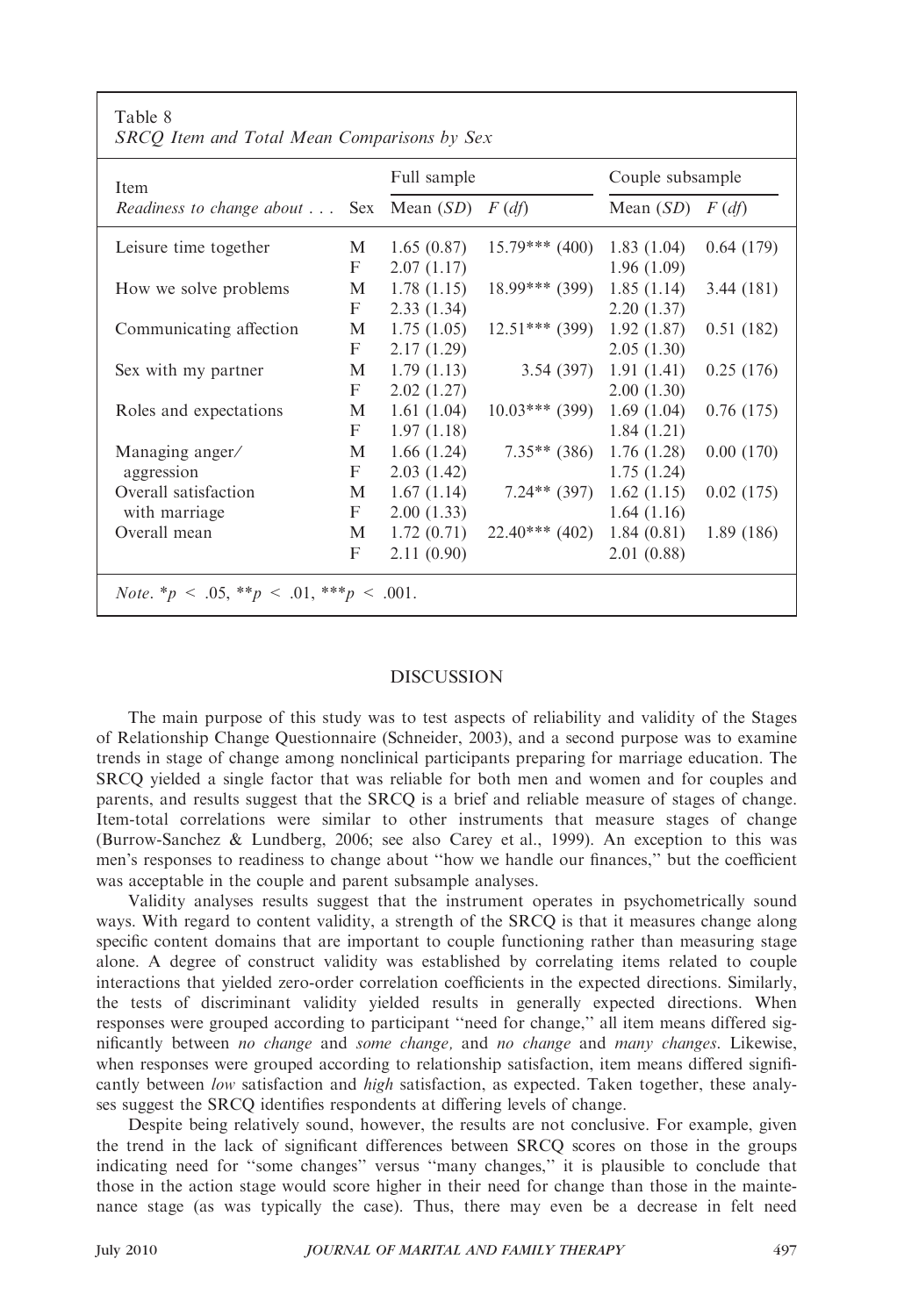for change—and action toward change—for those in maintenance. However, this is only one explanation. Such results could possibly stem from other aspects for which the TTM's stages of change have been criticized, such as the inexact nature of the intervals of stages (see Schneider, 2003; Sutton, 1996). Again, further validity testing with instruments with conceptually similar measures might yield more decisive results.

With regard to the study's second purpose, the majority of men and women in this sample were in earlier stages of change, with men tending to be in precontemplation and women tending to be in contemplation. This is not surprising, given the finding that mean relationship adjustment scores were above the cutoff point for clinical distress. Thus, for this sample, preventative educational interventions might be selected that are appropriate for clients at earlier stages, and specifically, any interventions for men might best be geared toward the precontemplation stage (e.g., consciousness raising), in order to maximize retention and improve outcomes. An analysis of the full sample indicated that women's mean SRCQ scores were higher than those of the men, suggesting that women were generally thinking more about making changes in their relationships than were men. This is consonant with literature that suggests that women tend to recognize problems sooner and seek treatment sooner than men do (Doss, Atkins, & Christensen, 2003). These findings also support previous research that suggests that in general, women tend to be more relationally minded, or "psychologically minded" (Shill  $\&$ Lumley, 2002). When a subsample was examined using couple-level data, however, no differences were found in readiness to change for coupled men and women, a finding consonant with a recent study that found no gender differences in awareness of and reporting of problems (Moynehan & Adams, 2007). Further research will be needed to better understand differences in readiness for change. It may be more common among clinical couples for one partner to be relatively more eager (and ready) for change, whereas the other partner may be resistant to change (e.g., Shoham & Rohrbaugh, 2002). Further research of clinical samples is also needed to test for potentially important differences in psychometric properties.

Beyond the SRCQ's psychometrics and the observed frequencies in this study, theoretical questions remain. For example, the Transtheoretical Model is based largely on individual therapy and has typically been applied to individual goals, rather than conjoint endeavors. The application of the TTM to couples creates complexity, as implied by the differences between results for men and women. Desired change may consist of individual cognitions and/or behaviors for the respondent only, the other partner only, or of couple interactions. And although the TTM's ''levels of change'' construct includes interpersonal and family systemslevel conflict in the five domains in which problems are located, by and large, the TTM does not explicitly offer mechanisms of dealing with systemic-level conflict and change. Contextual theorists have long posited that there are important direct and indirect influences in family systems (e.g., Bertalanfy, 1968; Bowen, 1978), and concepts from family systems theory (e.g., homeostasis, feedback loops) and related theoretical propositions suggest that systemic forces are powerful and should be taken into account. The use of the SRCQ may allow therapists to take a step toward doing so.

# Clinical Use

The results of this research suggest that the SRCQ can be used by therapists to compare differences in readiness to change between partners. To do so more easily, each partner's scores can be plotted simultaneously on a single page, as is done in the Marital Satisfaction Inventory-Revised (Snyder, 1997; see the appendix). Doing so in clinical practice might allow for easy identification of similarities and differences, and for the clinician to select treatment strategies (alternately, if necessary) appropriate to a couple's stage(s). Scores may also be graphed, and differences noted (see the appendix). If a global score is desired, it is possible to sum an individual's item scores, divide by the total number of items used, and assign a stage according to the following ranges:  $1-1.49$  = precontemplation;  $1.5-2.49$  = contemplation;  $2.5-3.49$  = preparation;  $3.5-4.49$  = action; and  $4.5-5.0$  = maintenance. In this sample, couples' stages of change did not differ significantly between partners. Whether this tendency might persist in clinical settings is an important empirical question. Regardless, the challenge of tailoring treatment is a common one faced by marriage and family therapists and by other clinicians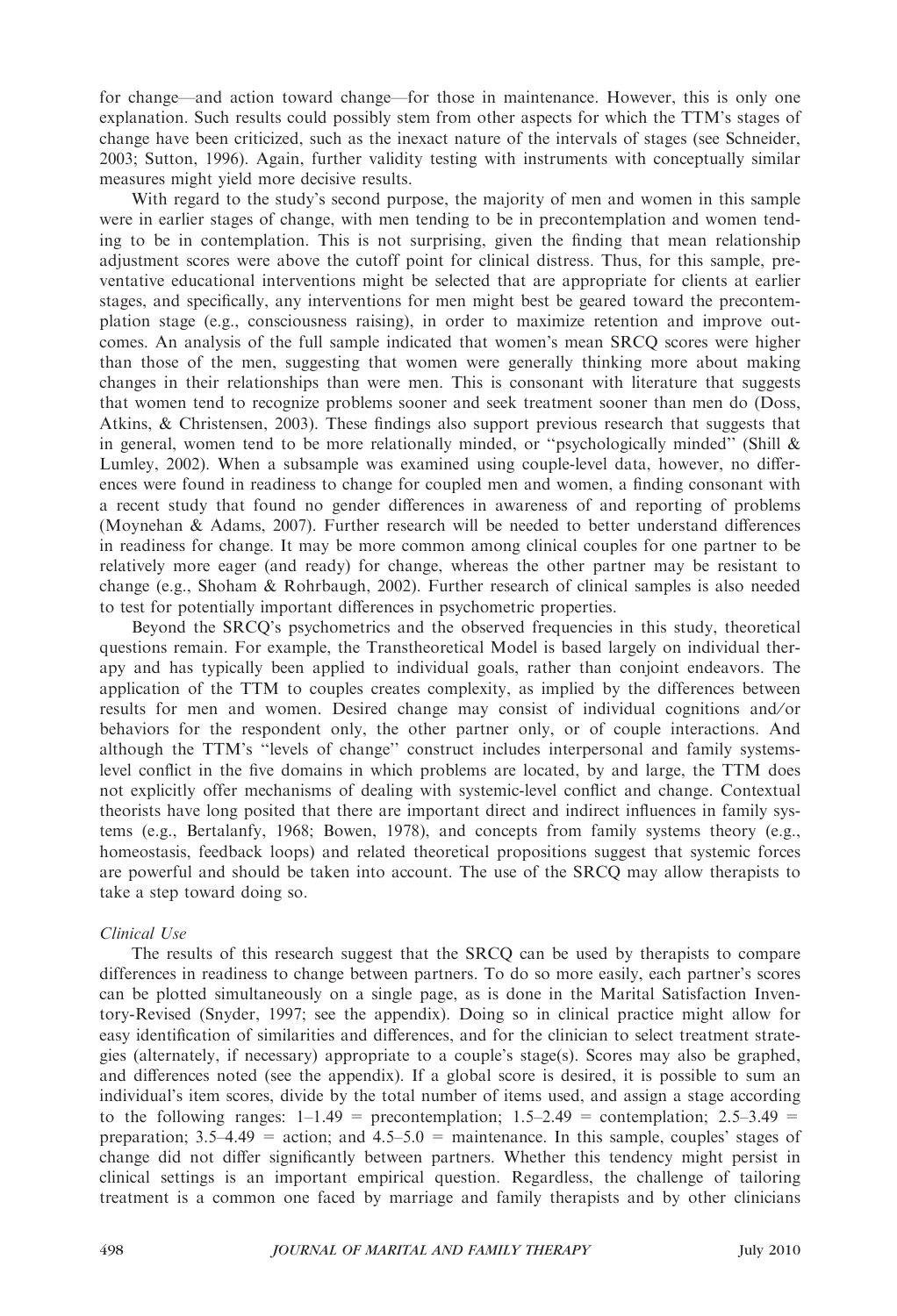who assess and treat couples, but use of the SRCQ may be one step in helping therapists in that process.

### Limitations

A limitation of the SRCQ is its inability to make distinctions between those who do not have a problem versus those who do not yet see a problem. It cannot be assumed that someone in the stage of precontemplation is necessarily in denial, nor can it be assumed that the person does not need change. It should be noted that the SRCQ offers only a specific method by which to measure stages in the process of change. Assessment instruments should be used, along with the clients' desires and the therapist's clinical judgment, to determine the need for change.

A challenge to the construct of stages of change is the somewhat arbitrary nature of the stages. The number of stages in the TTM has varied over the course of its development (e.g., the stage of preparation was a later addition to the model). Also, there is variability in temporal intervals of the stages among instruments assessing readiness to change. The SRCQ sidesteps this problem somewhat by not specifying an exact measure of time. Rather, the stem sentences rely upon the respondent's subjective cognition for earlier stages (e.g., ''I do not intend to change'' and ''I am thinking about changing'') and upon the respondent's perceptions of behavior for later stages (''actively making'' or ''I have recently made changes''). This may be seen as disadvantageous from a normative, modernist point of view, but may be seen as advantageous from a more person-centered, ipsative point of view (Gaylin, 2001) as is often important in clinical settings. Nonetheless, one study found that stages derived from TTM algorithms tended to be stable over time in a nonclinical population (Morera et al., 1998).

Although Schneider's (2003) initial work showed that the SRCQ is correlated with his more extensive 40-item instrument, the SRCQ's psychometrics would benefit from additional tests of validity. In addition, as with many uses of Likert scales, the question remains as to the appropriateness of treating data as interval versus ordinal (Jamieson, 2004). If ordinal, it is appropriate to report modal data and frequencies (e.g., percentages), inappropriate for means and standard deviations. However, researchers regularly treat data as interval in order to draw at least tentative conclusions regarding potentially important differences.

The generalizability of this study is limited due to the convenience nature of the sample, and that it consists of predominantly Caucasian, middle-class, heterosexual couples. Moreover, there may be somewhat of a floor effect of the SRCQ scores among this nonclinical sample. As noted previously, further studies are needed with clinical populations to test for potential differences in psychometric properties and differences among partners regarding stage of change. Additional caveats spring from the multidimensional nature of the construct of readiness to change. Despite limitations, the SRCQ is a brief instrument that may be useful in research and intervention. The relatively satisfactory psychometric properties of the SRCQ support its further clinical and empirical usage, as well as further psychometric testing. Such measures may eventually help to advance research on couple change and may help therapists and educators to tailor treatments that are suited to couples at their various stages of change.

### REFERENCES

- Abdi, H. (2003). Factor rotations in factor analyses. In M. Lewis-Beck, A. Bryman, & T. Futing (Eds.), Encyclopedia of social sciences research methods (pp. 1–8). Thousand Oaks, CA: Sage.
- Acock, A. (1997). Working with missing data. Family Science Review, 10, 76–102.
- Arbuckle, J. L. (2006). Amos (Version 7.0) [Computer program]. Chicago: SPSS.
- Bertalanfy, L. (1968). General systems theory: Foundation, developments, applications. New York: Braziller.
- Bowen, M. (1978). Family therapy in clinical practice. New York: Jason Aronson.
- Budd, R. J., & Rollnick, S. (1996). The structure of the Readiness to Change Questionnaire: A test of Prochaska & DiClemente's transtheoretical model. British Journal of Health Psychology, 1, 365–376.
- Burrow-Sanchez, J. J., & Lundberg, K. J. (2006). Readiness to change in adults waiting for publicly funded substance abuse treatment. Addictive Behaviors, 32, 199–204.
- Busby, D. M., Crane, D. R., Larson, J. H., & Christensen, C. (1995). A revision of the Dyadic Adjustment Scale for use with distressed and nondistressed couples: Construct hierarchy and multidimensional scales. Journal of Marital and Family Therapy, 21, 289–308.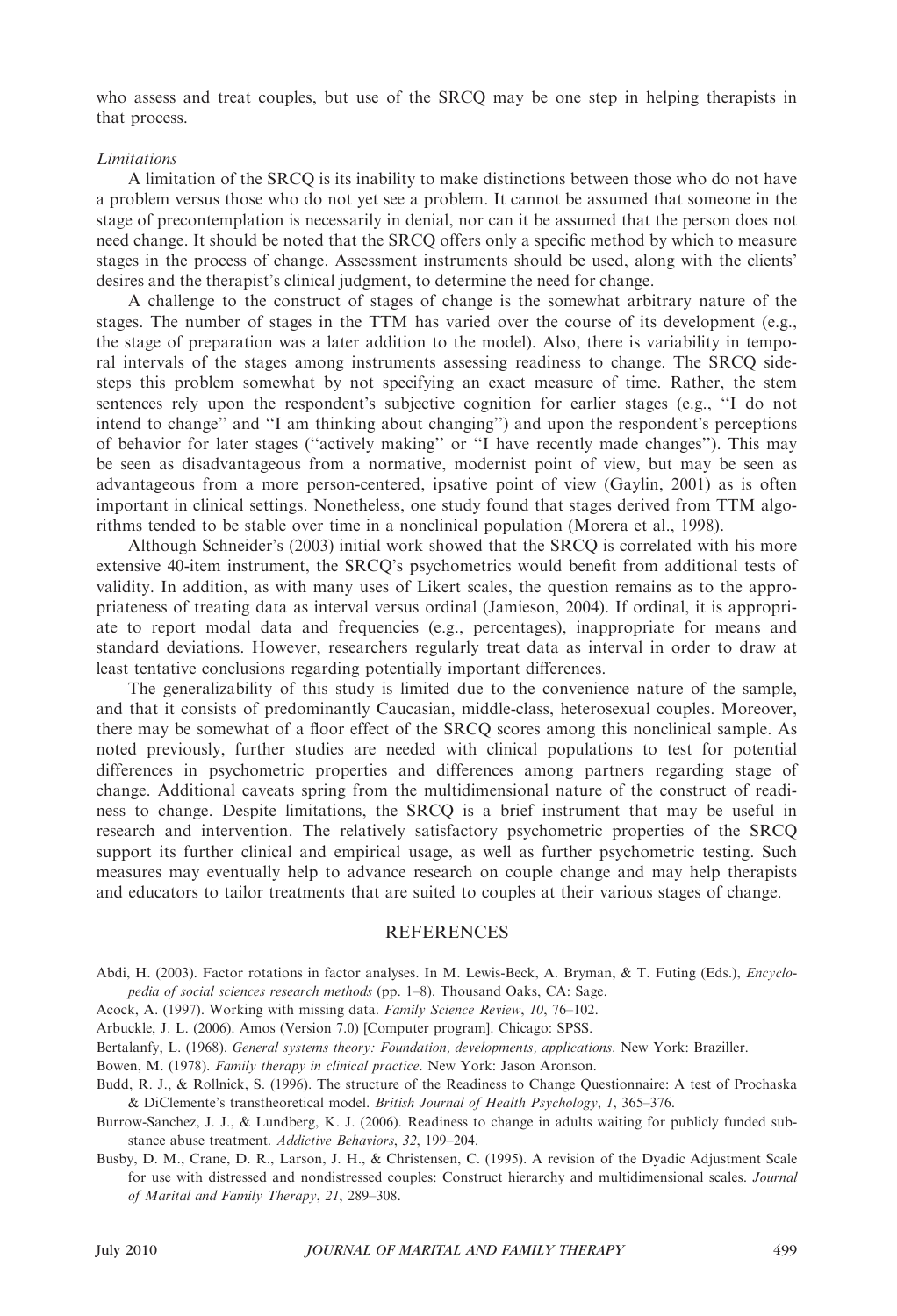Carey, K. B., Purnine, D. M., Maisto, S. A., & Carey, M. P. (1999). Assessing readiness to change substance abuse: A critical review of instruments. Clinical Psychology: Science and Practice, 6, 245-266.

Chambless, D. L. (1999). Treatments that work. Contemporary Psychology: APA Review of Books, 44, 250–252.

- Cordova, J. V., Scott, R. L., Dorian, M., Mirgain, S., Yaeger, D., & Groot, A. (2005). The Marriage Checkup: An indicated preventative intervention for treatment-avoidant couples at risk for marital deterioration. Behavior Therapy, 36, 301–309.
- Cordova, J. V., Warren, L. Z., & Gee, G. K. (2001). Motivational interviewing with couples: An intervention for at-risk couples. Journal of Marital and Family Therapy, 27, 315-326.
- Crane, D. R., Middleton, K. C., & Bean, R. A. (2000). Establishing criterion scores for the Kansas Marital Satisfaction Scale (KMSS) and the Revised Dyadic Adjustment Scale (RDAS). The American Journal of Family Therapy, 28, 53–60.
- Dorian, M., & Cordova, J. V. (2001). The Couples Stages of Change Questionnaire. Unpublished questionnaire.
- Doss, B. D., Atkins, D. C., & Christensen, A. (2003). Who's dragging their feet? Husbands and wives seeking marital therapy. Journal of Marital and Family Therapy, 29, 165–177.
- Gaylin, N. L. (2001). Ipsative measures: In search of paradigmatic change and a science of subjectivity. In N. L. Gaylin (Ed.), Family, self, and psychotherapy: A person-centred perspective (pp. 143–153). Ross-on-Wye, Herefordshire, UK: PCCS Books.
- Gurman, A. S., & Jacobson, N. S. (2002). Clinical handbook of couple therapy (3rd ed.). New York: Guilford Press.
- Jamieson, S. (2004). Likert scales: How to (ab)use them. Medical Education, 38, 1217–1218.
- Kenny, D. A., Kashy, D. A., & Bolger, N. (1998). Data analysis in social psychology. In D. Gilbert, S. Fiske, & G. Lindzey (Eds.), *Handbook of social psychology* (4th ed., Vol. 1, pp. 233–265). New York: McGraw-Hill.
- Kline, R. B. (2005). Principles and practice of structural equation modeling (2nd ed.). New York: Guilford Press.
- McConnaughy, E. A., DiClemente, C. C., Prochaska, J. O., & Velicer, W. F. (1989). Stages of change in psychotherapy: A follow-up report. Psychotherapy: Theory, Research, and Practice, 26, 494–503.
- McConnaughy, E. A., Prochaska, J. O., & Velicer, W. F. (1983). Stages of change in psychotherapy: Measurement and sample profiles. Psychotherapy: Theory, Research, and Practice, 20, 368-375.
- Morera, O. F., Johnson, T. P., Freels, S., Parsons, J., Crittenden, K. S., Flay, B. R., et al. (1998). The measure of stage of readiness to change: Some psychometric considerations. Psychological Assessment, 10, 182–186.
- Moynehan, J., & Adams, J. (2007). What's the problem? A look at men in marital therapy. The American Journal of Family Therapy, 35, 41–51.
- Nigg, C. R., Burbank, P., Padula, C., Dufresne, R., Rossi, J. S., Velicer, W. F., et al. (1999). Stages of change across ten health risk behaviors for older adults. The Gerontologist, 39, 473-482.
- Prochaska, J. O. (1999). How do people change, and how can we change to help many more people? In M. A. Hubble, B. L. Duncan, & S. D. Miller (Eds.), The heart and soul of change: What works in therapy (pp. 227– 255). Washington, DC: American Psychological Association.
- Prochaska, J. O., & DiClemente, C. C. (1983). Stages and processes of self-change of smoking: Toward an integrative model of change. Journal of Consulting & Clinical Psychology, 51, 390–395.
- Prochaska, J. O., & DiClemente, C. C. (1984). The transtheoretical approach: Crossing traditional boundaries of therapy. Homewood, IL: Dorsey Professional Books.
- Prochaska, J. O., & DiClemente, C. C. (1986). Toward a comprehensive model of change. In W. R. Miller & N. Heather (Eds.), Treating addictive behaviors: Processes of change (pp. 3–27). New York: Plenum.
- Prochaska, J. O., DiClemente, C. C., & Norcross, J. C. (1992). In search of how people change: Applications to addictive behaviors. American Psychologist, 7, 1102–1114.
- Prochaska, J. O., & Norcross, J. C. (2001). Stages of change. Psychotherapy, 38, 443–448.
- Prochaska, J. O., & Prochaska, J. M. (1999). Why don't continents move? Why don't people change? Journal of Psychotherapy Integration, 9, 83–102.
- Rollnick, S., Heather, N., Gold, R., & Hall, W. (1992). Development of a short 'readiness to change' questionnaire for use in brief, opportunistic interventions among excessive drinkers. British Journal of Addiction, 87, 743–754.
- Rosen, C. S. (2000). Is the sequencing of change processes by stage consistent across health problems? A metaanalysis. Health Psychology, 19, 593–604.
- Salkind, N. J. (2000). Exploring research (4th ed.). Upper Saddle River, NJ: Prentice Hall.
- Schneider, W. J. (2003). Transtheoretical model of change with couples. Unpublished doctoral dissertation, Texas A & M University.
- Shadish, W. R., & Baldwin, S. A. (2003). Meta-analysis of MFT interventions. Journal of Marital and Family Therapy, 29, 547–570.
- Shill, M. A., & Lumley, M. A. (2002). The Psychological-Mindedness Scale: Factor structure, convergent validity and gender in a non-psychiatric sample. Psychology and Psychotherapy: Theory, Research and Practice, 75, 131–150.